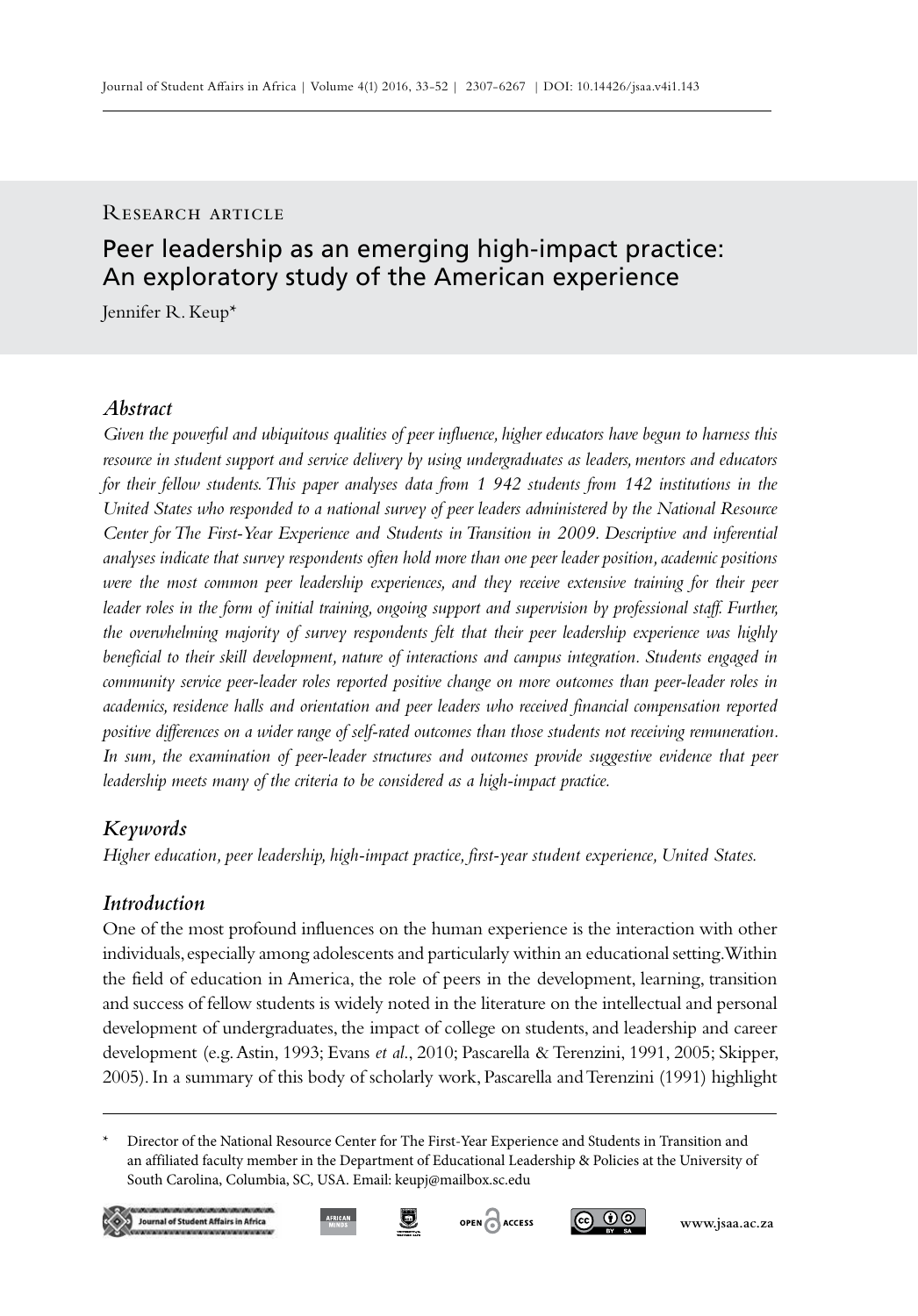the degree and scope of the impact of undergraduates upon one another in their statement that "students' interactions with their peers … have a strong influence on many aspects of change during college, [including] intellectual development and orientation; political, social, and religious values; academic and social self-concept; intellectual orientation; interpersonal skills; moral development; general maturity and personal development; and educational aspirations and educational attainment" (pp. 620–621).

Given the power and prevalence of student influence on other students, colleges and universities in many countries and various higher education contexts have begun to employ peers in key leadership roles and as a resource in the delivery of undergraduate services and support programmes. Students may be engaged in elected or appointed leadership roles or as individual mentors, group facilitators, or instructors, and as instruments of support, resource or referral (Cuseo, 2010a; Keup, 2012; Newton & Ender, 2010). Students also may be used in various domains of the institution. Peer leadership has a long history in co-curricular support and student activities, has more recently gained traction in campus governance and in the classroom, and the number of campus settings that engage students as peer leaders is likely to continue to increase (Ender & Kay, 2001; Keup, 2012). Further, student peer leaders may be useful in contexts that range from individual interaction, such as a mentoring relationships or one-on-one peer advising, to leadership in a group, organisational, or community setting. Regardless of the role, domain, or context, peer leader roles share several common features, including intentional selection, formalised training and support, authority endorsed by the college or university, a role that is intentionally designed to serve other students, and a degree of accessibility that makes them a less intimidating resource to fellow undergraduates than professional staff or faculty (Cuseo, 1991, 2010a; Greenfield, Keup & Gardner, 2013; Hart, 1995; Newton & Ender, 2010).

Research has yielded substantial evidence to support the decision to use peer leaders in higher education and in a wide array of roles and settings. Those students who are the beneficiaries of peer leadership, mentorship and education have garnered a wide range of positive benefits from the experience, including increased engagement (Black & Voelker, 2008), more timely and focused utilisation of campus services (Cuseo, 1991; Grosz, 1990; Kram & Isabella, 1985; Sharkin, Plagement & Mangold, 2003), enhanced academic skills and performance (Astin, 1993; Landrum & Nelson, 2002; Lewis & Lewis, 2005), feelings of support and sense of belonging (Colvin & Ashman, 2010; Hill & Reddy, 2007; Jacobi, 1991; Light, 2001; Nora & Crisp, 2007; Yazedijian *et al*., 2007), and retention (Cuseo, 2010b; Schwitzer & Thomas, 1998; Tinto, 1993).

To complement this body of scholarship and to further support the impact of peer leadership, more recent research has shown that peer leaders gain as much, if not more, value from the experience than the students they serve. More specifically, students in these leadership roles report: development in their communication and leadership skills; integrative and applied learning; knowledge of campus resources; interaction with faculty, staff, and peers; critical thinking, problem-solving, and higher-order thinking skills; the ability to work under pressure; interpersonal skills; and an awareness and appreciation of diversity (Astin, 1993; Newton & Ender, 2010; Russel & Skinkle, 1990; Wawrzynski & Beverly, 2012). Furthermore, there is evidence of enhanced ability to manage groups,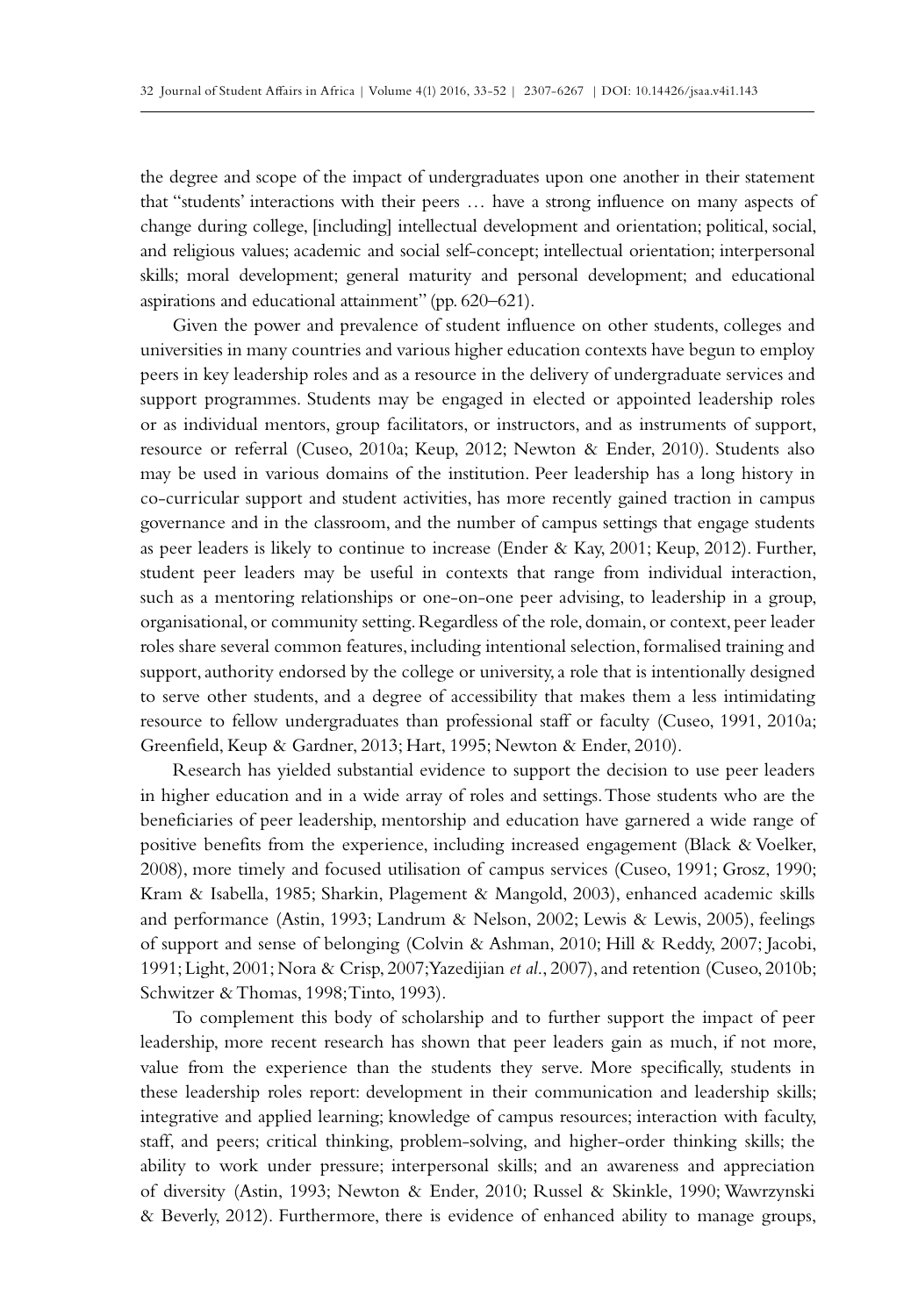empathise with students and facilitate learning (Harmon, 2006). Given the mutuality and breadth of benefits to both the students being served and the undergraduates assuming the leader roles, peer leadership has been identified as an emerging high-impact practice (Bunting, 2014; Keup, 2012,).

Despite these potential benefits to both the students being served and the peer leaders providing the support, as well as the growing use of these programmes on campuses across the country, the body of research on the effects of the peer leadership experiences on the peer leaders themselves is still relatively underdeveloped. Further, the existing studies are limited by small sample sizes and single institution accounts (Wawrzynski & Beverly, 2012). The current study seeks to add to this nascent body of literature and attempts to explore the experiences and outcomes of peer leaders on a broad level via data drawn from a national survey of peer leaders conducted by the National Resource Center for The First-Year Experience and Students in Transition in the United States. Analyses of the data will attempt to explore the following research questions: (1) What are the structural characteristics of peer leadership programmes in higher education? (2) What are the outcomes of the peer leader experience for the students in these roles? and (3) How do the outcomes of peer leader experiences vary by the structural characteristics of these programmes?

## *Conceptual Framework*

Recently, the Association of American Colleges and Universities (AAC&U) identified four essential learning outcomes for the 21st century. These outcomes include global and intercultural competence, intellectual and practical skill development, personal and social responsibility, and integrative and applied learning (Brownell & Swaner, 2010; Kuh, 2008). In addition, AAC&U identified ten high-impact practices that facilitate student progress towards these 21st-century learning outcomes and provide essential preparation to address the personal, civic, economic and social challenges that individuals are facing in society today. High-impact practices are defined as "teaching and learning practices [that] have been widely tested and have been shown to be beneficial for college students from many backgrounds [and represent] practices that educational research suggests increase rates of retention and student engagement" (Kuh, 2008, p. 9).

The ten educational strategies and programmes identified by the AAC&U as highimpact practices (HIPs) are as follows: first-year seminars and experiences; common intellectual experiences; learning communities; writing-intensive courses; collaborative assignments and projects; undergraduate research; diversity/global learning; service learning and community-based learning; internships; and capstone courses and projects (Kuh, 2008). These ten HIPs can be viewed as an aspirational checklist of approaches to student success and guideposts for best practice in higher education. Moreover, the elements that make them impactful provide a theoretical foundation for understanding, examining and delivering a high-quality undergraduate experience. Specifically, these high-impact practices share a set of common characteristics that include an investment of time and energy, substantive interaction with faculty and peers, high expectations, a robust feedback loop, exposure to diverse perspectives, reflection and integrated learning, discovery of relevance through realworld application, and accountability (Kuh, 2008; Kuh & O'Donnell, 2013).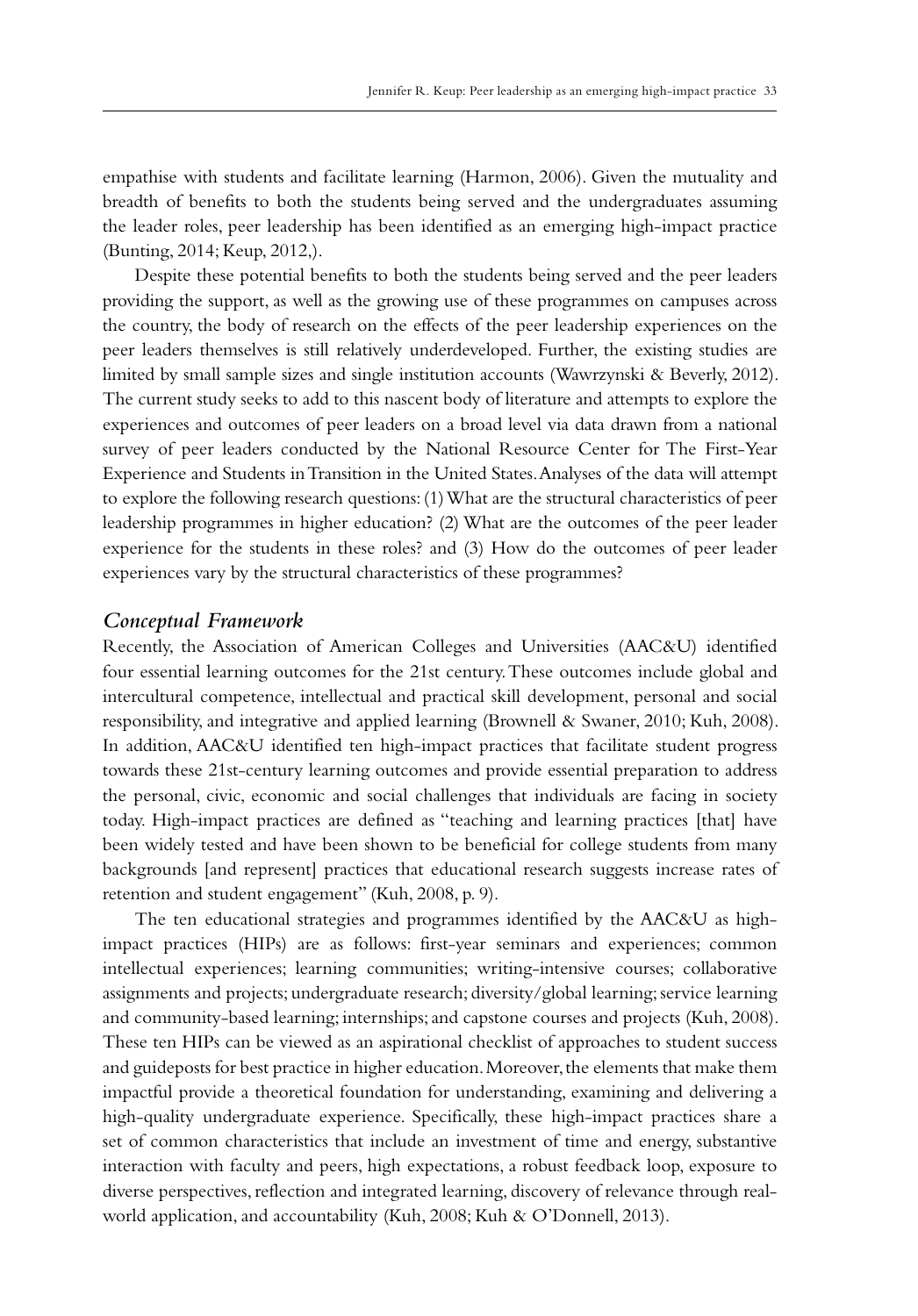While these characteristics are shared features across high-impact practices, they are not unique to them. In fact, Kuh (in Brownell & Swaner, 2010) posits that "these key conditions can be adapted and incorporated into any teaching and learning situation inside or outside the classroom to promote higher levels of student performance" (p. xi). Thus, the potential exists for any student experience to emerge as a high-impact practice if these characteristics are embedded therein. Therefore, these foundational features of high-impact practice provide a conceptual framework to examine the structural characteristics and outcomes of peer leader experiences as a potential high-impact practice and as a component of a highquality undergraduate experience.

## *Method*

#### **Data source and sample**

The data for this study were drawn from the 2009 Peer Leadership Survey sponsored by the National Resource Center for The First-Year Experience and Students in Transition in the United States. This student-level survey contained items that measured student demographics, experiences of peer leaders, structural characteristics of peer leader roles and programmes (such as training opportunities and remuneration packages), and selfrated change as the result of peer leader experiences. The survey also included open-ended items to capture students' perceptions of their experiences as peer leaders. The survey was administered as an online questionnaire in Spring 2009, and its recruitment represented a two-step process. Institutional representatives were recruited via invitations sent to 3 733 subscribers to the five listservs sponsored by the National Resource Center at that time. These invitations included a description of the study, a request to forward an invitation to participate in the survey to "undergraduate students who hold or have held a peer leader position on your campus", a survey link, and a template for an invitation letter to students. Institutional representatives then forwarded the survey invitation and link to their respective networks of student peer leaders on their campuses. Completed surveys were submitted directly to the online data repository for the National Resource Center for The First-Year Experience and Students in Transition.

Survey recruitment efforts yielded responses from 1 972 students from 142 institutions who submitted usable data via the online instrument. Listserv subscribers who were sent the survey information included more than one individual per campus and campus representatives were not required to report the number of students to whom they forwarded the survey instrument, so institutional and student-level response rates cannot be calculated. Given the exploratory nature of this study, national representativeness was not a goal and the inability to calculate a response rate from what was a snowball method of recruiting participants is a limitation of the study.

Characteristics of survey respondents on several background and academic characteristics are summarised in Table 1. These analyses suggest that the survey sample is skewed towards female students and high academic performers (79.6% reported a GPA of 3.0 or above) but contains a reasonable representation of respondents by race/ethnicity, class standing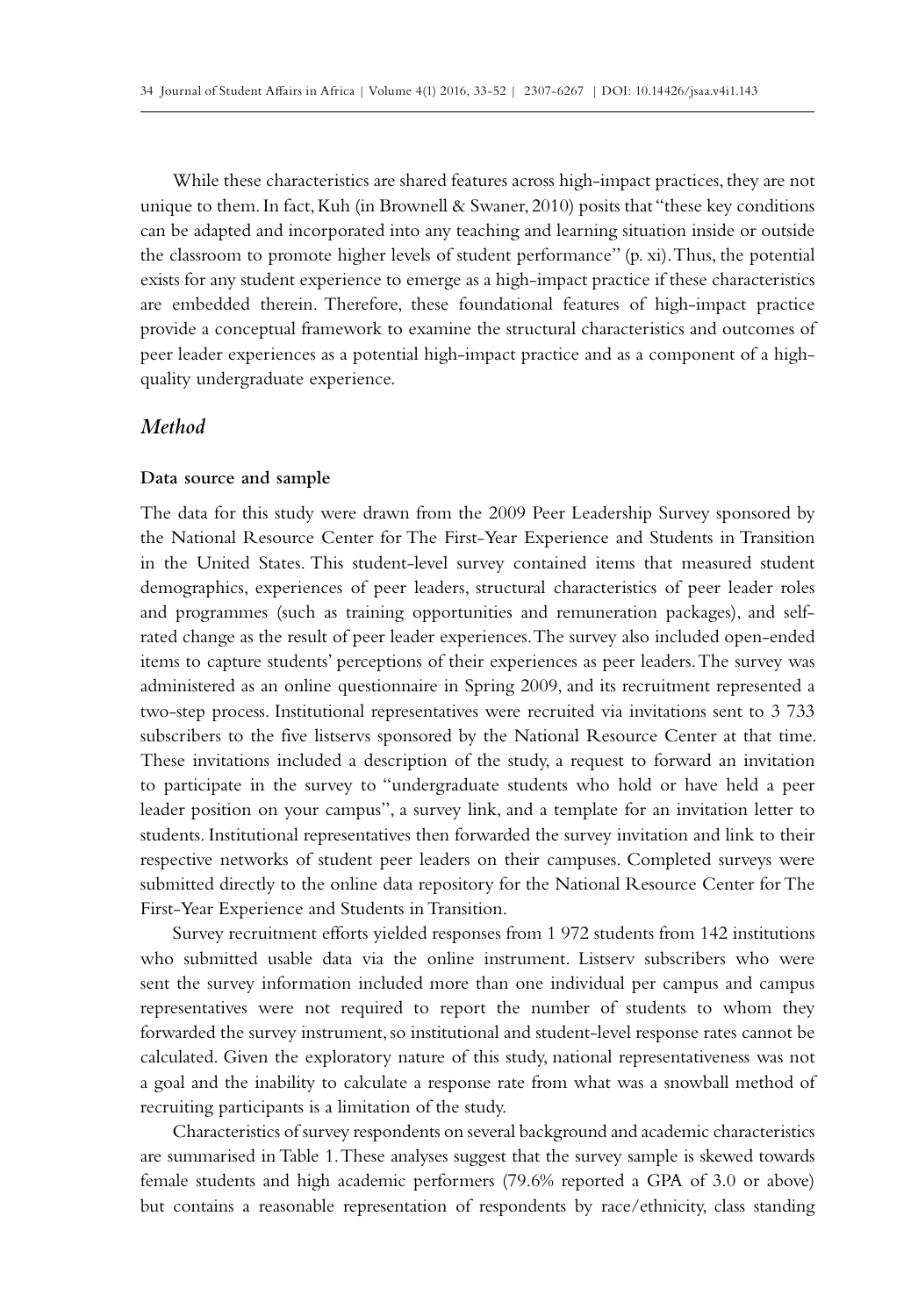(first-year, sophomore, junior and senior), in-state and out-of-state status, and residential vs commuter students. While the sample is not representative, it represents the first national survey that focuses, in detail, on American college students' peer leadership experiences.

| Characteristic                            | Per cent |  |  |  |  |  |
|-------------------------------------------|----------|--|--|--|--|--|
| Gender                                    |          |  |  |  |  |  |
| Women                                     | 74.1     |  |  |  |  |  |
| Men                                       | 25.6     |  |  |  |  |  |
| Other/Did not report                      | 0.3      |  |  |  |  |  |
| Race/ethnicity ("mark all that apply")    |          |  |  |  |  |  |
| White                                     | 72.8     |  |  |  |  |  |
| <b>Black or African-American</b>          | 14.9     |  |  |  |  |  |
| Prefer not to answer                      | 7.7      |  |  |  |  |  |
| Hispanic/Latino                           | 6.8      |  |  |  |  |  |
| Asian                                     | 6.0      |  |  |  |  |  |
| American Indian or Alaska Native          | 1.4      |  |  |  |  |  |
| Native Hawaiian or other Pacific Islander | 0.7      |  |  |  |  |  |
| Residency status                          |          |  |  |  |  |  |
| In-state student                          | 70.1     |  |  |  |  |  |
| Out-of-state student                      | 27.7     |  |  |  |  |  |
| International student                     | 2.2      |  |  |  |  |  |
| Housing location                          |          |  |  |  |  |  |
| On campus                                 | 62.0     |  |  |  |  |  |
| Private housing off campus                | 34.7     |  |  |  |  |  |
| University-sponsored off-campus housing   | 3.3      |  |  |  |  |  |
| Class standing                            |          |  |  |  |  |  |
| First-year student                        | 10.8     |  |  |  |  |  |
| Second-year student                       | 31.4     |  |  |  |  |  |
| Third-year student                        | 30.0     |  |  |  |  |  |
| Fourth-year student                       | 24.2     |  |  |  |  |  |
| Fifth-year student                        | 3.6      |  |  |  |  |  |
| <b>Grade Point Average</b>                |          |  |  |  |  |  |
| No grades                                 | 0.6      |  |  |  |  |  |
| 1.5 or lower                              | 0.7      |  |  |  |  |  |
| $1.6 - 2.0$                               | 0.6      |  |  |  |  |  |
| $2.1 - 2.5$                               | 3.5      |  |  |  |  |  |
| $2.6 - 3.0$                               | 15.3     |  |  |  |  |  |
| $3.1 - 3.5$                               | 34.6     |  |  |  |  |  |
| $3.6 - 4.0$                               | 44.9     |  |  |  |  |  |
| $N = 1972$                                |          |  |  |  |  |  |

**Table 1: Characteristics of survey respondents**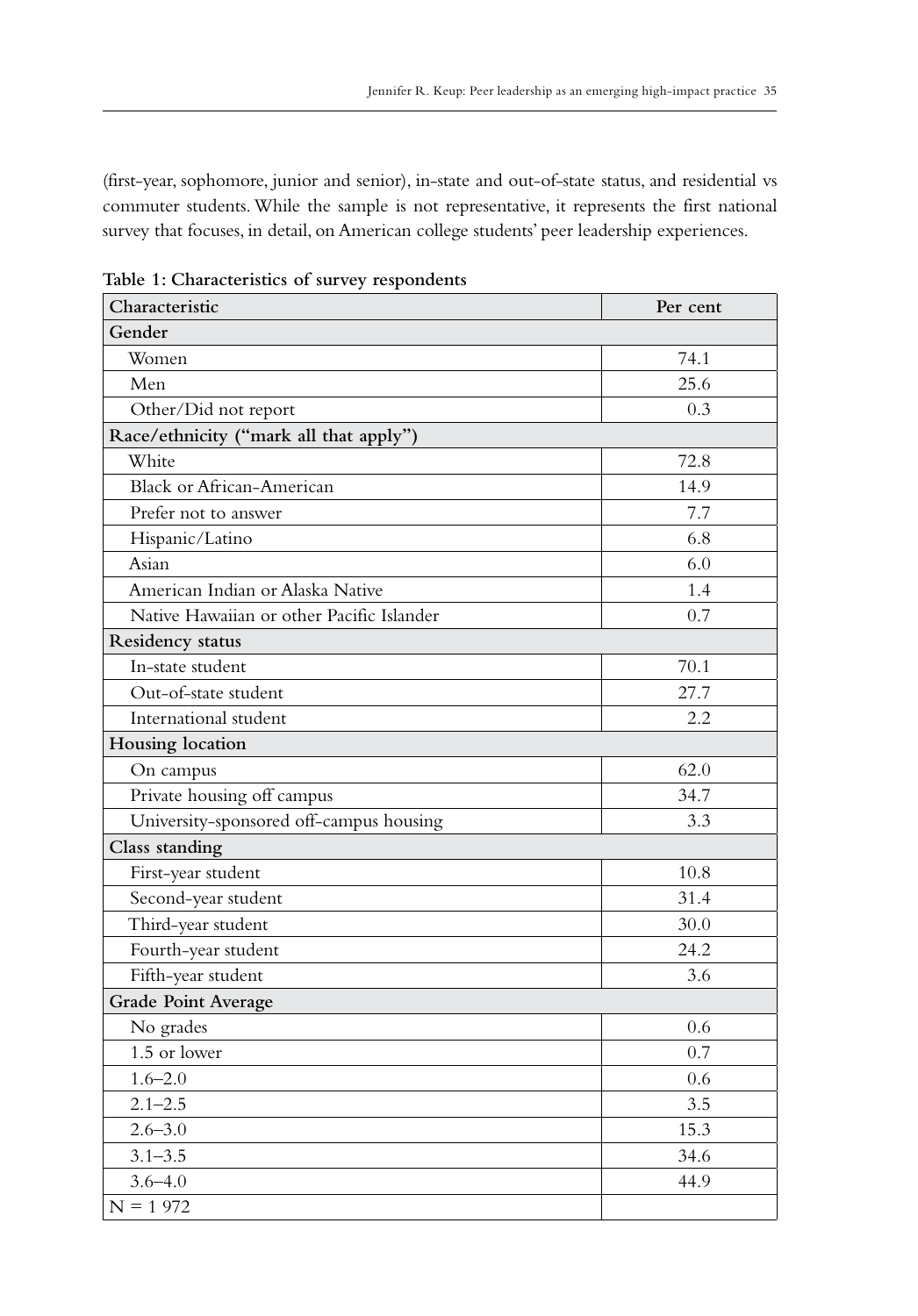#### **Measures**

Since the primary focus of interest for this study is participation in peer leader experiences, survey participants were recruited based upon their participation as a peer leader. However, the questionnaire also contained an item to verify their involvement as "an undergraduate student who has been selected to serve as a mentor or peer educator to other students through a position with a school-run organization".

As indicated by the research questions outlined earlier, this study was interested in exploring the various characteristics of the peer leader experiences. Therefore, a notable measure of interest was the campus unit that sponsored the experience, which, in turn, would set the expectations and context for the peer leader roles and responsibilities. This information was collected via a question on the survey that asked respondents to "please indicate the type of campus-based organization that you work or worked for as a peer leader". Thirteen response options for this question were available to respondents as well as an "other" category with a prompt of "please specify" and room for narrative feedback. Respondents were asked to "check all that apply", so responses to this survey item were not independent and were recoded into separate dichotomous variables for the analyses.

Similarly, quantitative measures of other key characteristics of peer leader experiences represent important independent variables for the study. Students were asked to report the number of peer leader positions that they currently held as well as the number that they had held throughout their undergraduate experience thus far. These two survey items provided five response options that ranged from "1" to "5 or more". Measures of compensation included separate categories for course credit, financial remuneration, none (i.e. "I volunteer as a peer leader and do not receive any compensation"), and an "other" category with an option for narrative feedback. Another category of measures accounted for the provision of training (dichotomous measure) and the duration of training for peer leaders, which contained six separate response options that ranged from "half day or less" to "1 week" and a seventh response category of "other" with the option for narrative feedback. Both the compensation and training items were structured in such a manner that respondents were able to mark all response options that applied to their experience in order to capture the various types of compensation and training that may have been associated with different peer leader experiences. Thus, each response category for these items was coded as a dichotomous variable for the analyses.

Two classes of outcome variables served as important measures of potential impact of peer-leader experiences. Both types of outcome variables were worded on the survey as self-reported gains, thereby representing perceived measures of change rather than direct gauges of difference or development. The first set of outcomes included six measures of self-reported gains in skill areas: time management; organisation; written communication; interpersonal communication; presentation; and academic. Respondents were asked to indicate their self-rated change on a five-point scale – "much weaker", "weaker", "no change", "stronger", "much stronger" – and an additional category of "unable to judge". A second set of outcomes included eight measures of self-rated change in undergraduate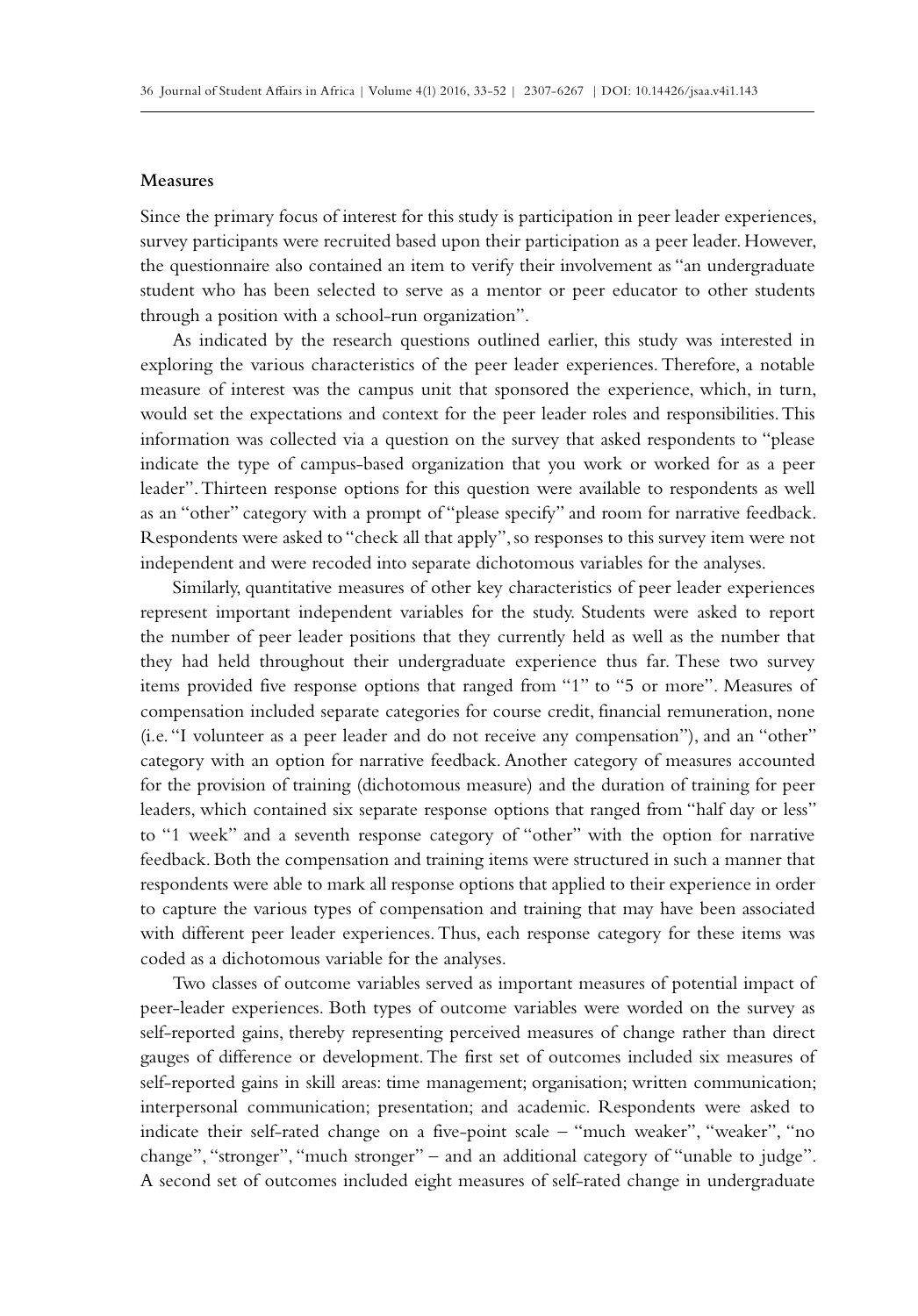experiences, such as meaningful interaction with various campus constituents (i.e. faculty, staff and peers), diversity (i.e. both interaction with and understanding of people with backgrounds different from their own), knowledge of campus resources, sense of belonging at the institution, and desire to persist at the institution. Response options for these items were coded on a three-point scale – "decreased", "no change" and "increased" – and the option to mark "unable to judge".

The structure of these measures on the survey represents one of the primary limitations of the scope of this research. Most notably, the wording of the outcomes of interest for peer-leader involvement as self-rated measures limits the scope to draw conclusions about true impact; it restricts the interpretation of analyses containing these measures as perceived measures of change and development. Further, survey respondents were allowed to mark "all that apply" on a number of items, thereby capturing the wide range of peerleader sponsors, training models and remuneration plans. While this method of response enhanced the descriptive capabilities of these data, they yielded variables that were no longer independent and disrupted the continuous scales of some of the items, most notably training. Therefore, this study is unable reasonably to examine the relationships between certain structural characteristics of peer-leader experiences and self-rated outcomes.

#### **Analyses**

The quantitative data generated via this survey were used in descriptive and inferential statistical analyses to address the research questions for this exploratory study. In order to prepare items for analysis, all categories of "unknown" and "unable to judge" were recoded or removed. Means and frequency distributions were conducted for all items on the survey. Cross tabulations and Mann–Whitney U tests were the foundation of comparative analyses between groups, most notably with respect to the examination of structural characteristics of peer-leadership experiences and self-rated outcomes of those experiences. Correlations were conducted for analyses where both classes of variables under study were continuous measures (e.g. outcomes and number of peer-leader positions).

## *Findings*

Given the survey recruitment parameters, it is not surprising that 89.5% of respondents indicated that they held a student position that met the description of a peer-leader position (i.e. "an undergraduate student who has been selected to serve as a mentor or peer educator to other students through a position with a school-run organization"). Survey data also revealed that these peer leaders often hold more than one position mentoring, educating or leading other undergraduates. More specifically, 43.6% served in more than one peer-leader position at the time they completed the survey and 7.9% held four or more peer-leader positions at the time of survey completion. Further, students held several different peer-leader positions throughout their time in college; students reported an average of 2–3 positions ( $\mu$  = 2.67; SD = 1.43).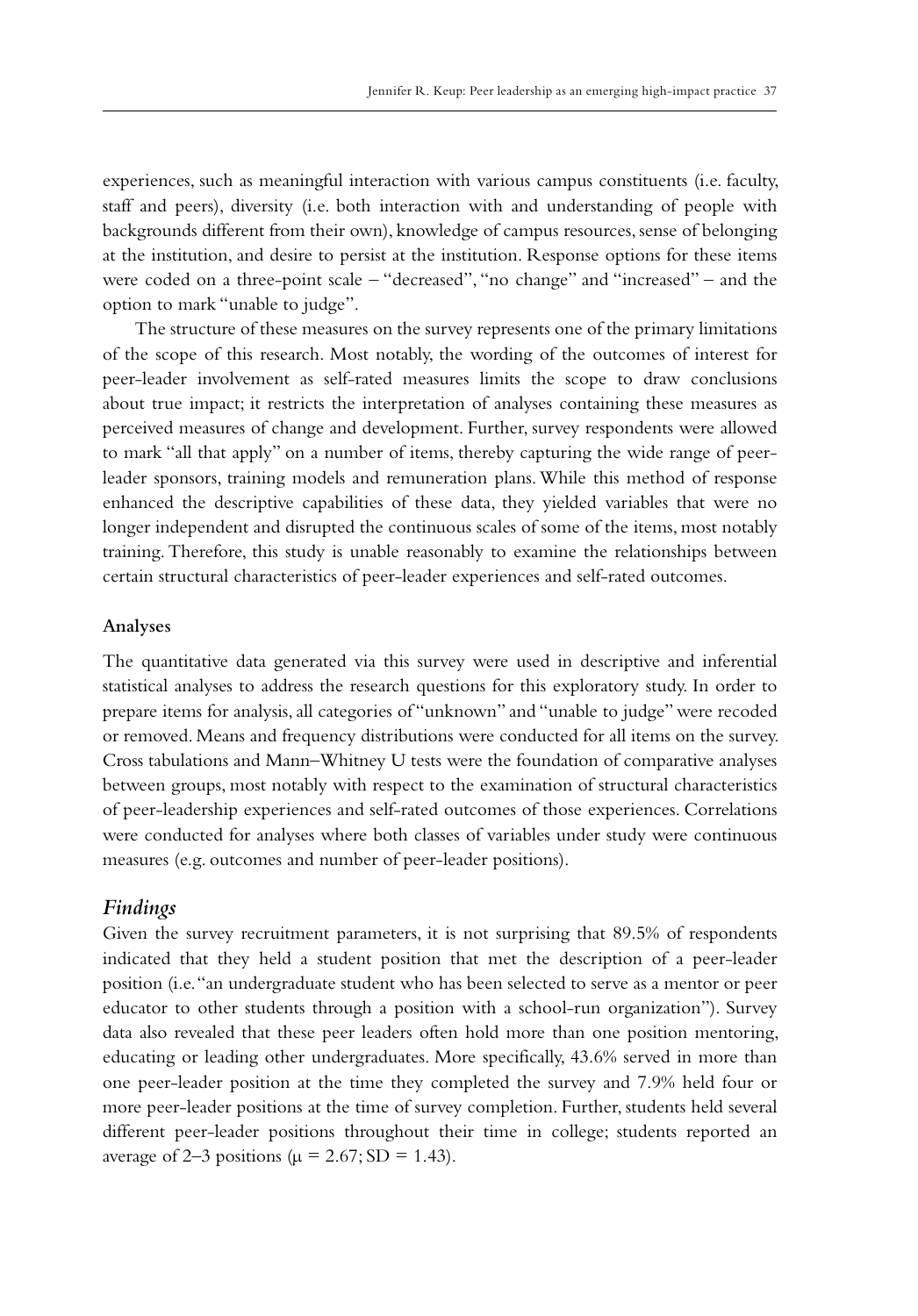#### **Structural characteristics of peer leadership experiences**

The survey also asked students to identify the type of campus-based organisation or institutional area for which they currently or previously worked as a peer leader (Table 2). While past research showed that academic peer-leader positions were less frequent than other types of roles (Ender & Kay, 2001), academic positions were the most common peer-leadership experiences for the students in the current study. Students' responses to an open-ended question about their peer-leader title also showed many academic roles, including first-year seminar peer leader, tutor, academic mentor, peer advisor and teaching assistant. Positions in orientation programmes, residence halls and community service were also common among the students surveyed in this study. Responses showed lower levels of peer-leader participation in student government, athletics, religious organisations, multicultural organisations and counselling or mental health – although these response options may also represent emerging areas of peer-leader involvement. Finally, fewer than 5% of survey respondents indicated that their peer-leader positions were in student productions, physical health programmes, judicial affairs and study-abroad programmes. Open-ended responses to the "other" category also showed participation in opportunities sponsored by campus organisations and units that were not included on the list such as admissions, first-year experience (FYE) programmes, student media, fraternity and sorority life, and formalised leadership curricula. While some of these write-in responses represent long-standing areas of involvement and an oversight on the survey construction (e.g. FYE and Greek life), other responses indicate innovative ways for peer leaders to engage in the campus environment.

| Campus-based organisation                           | Per centa |  |  |  |
|-----------------------------------------------------|-----------|--|--|--|
| Academic (e.g. tutoring centre, first-year seminar) | 58.6      |  |  |  |
| Orientation                                         | 31.6      |  |  |  |
| Residence hall                                      | 29.6      |  |  |  |
| Community service                                   | 25.2      |  |  |  |
| Student government                                  | 11.6      |  |  |  |
| Athletics                                           | 8.6       |  |  |  |
| Religious                                           | 8.2       |  |  |  |
| Multicultural                                       | 7.4       |  |  |  |
| Counselling or mental health                        | 7.0       |  |  |  |
| Student productions                                 | 4.6       |  |  |  |
| Physical health                                     | 3.4       |  |  |  |
| Judicial                                            | 3.0       |  |  |  |
| Study abroad                                        | 2.5       |  |  |  |
| Other                                               | 14.8      |  |  |  |

**Table 2: Sponsor of peer leadership experience**

*N = 1 748;*

*Percentages add up to more than 100% because respondents were asked to "check all that apply".*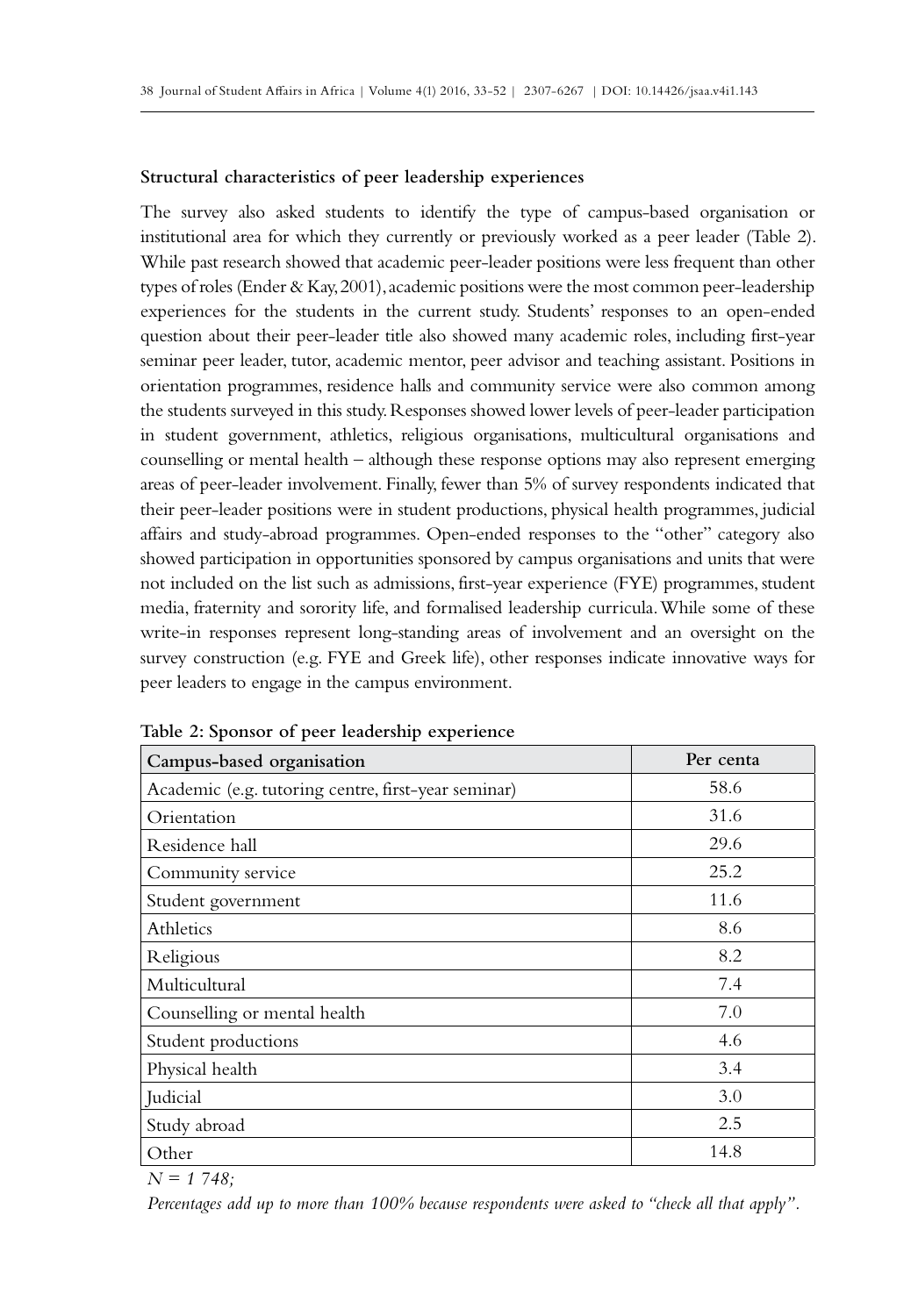Training is a vital component of most peer-leader programmes and what differentiates this role from informal peer-to-peer interactions (Hamid, 2001; Keup, 2012; Newton & Ender, 2010). As such, it was not surprising that 86.3% of survey respondents who participated in peer-leader roles reported that they received training for their positions. Further analyses indicated that peer leaders reported fairly consistent patterns of training across positions, although training was reported at a slightly higher level (i.e. greater than 90%) for students who identified counselling or mental health, orientation, physical health and residence halls as the sponsoring organisation for their peer-leader position. Conversely, just under 80% of students with peer-leader positions in religious organisations, student government and student productions reported that they participated in training, a finding that indicates areas where additional professional development and support may be necessary.

As shown in Figure 1, the duration of training for peer leaders varied. The figure shows that 42% of respondents reported that they participated in training that was two days or fewer in duration. On the other side of the spectrum, nearly one quarter of survey respondents reported that their training lasted one week. Over one third reported some other amount of training. Narrative feedback to an open-ended item asking for additional information about this response option indicated that nearly all of the respondents in the "other" category experienced training that was longer than one week. In fact, these "other" training modules often represented sustained professional development and support throughout the peer-leader experience (e.g. a leadership course, ongoing workshops, supervision) rather than just an initial infusion of training before or at the outset of the peer-leader experience.

#### **Figure 1: Amount of training for peer leaders**

(Percentages add up to more than 100% because respondents were asked to "check all that apply".)

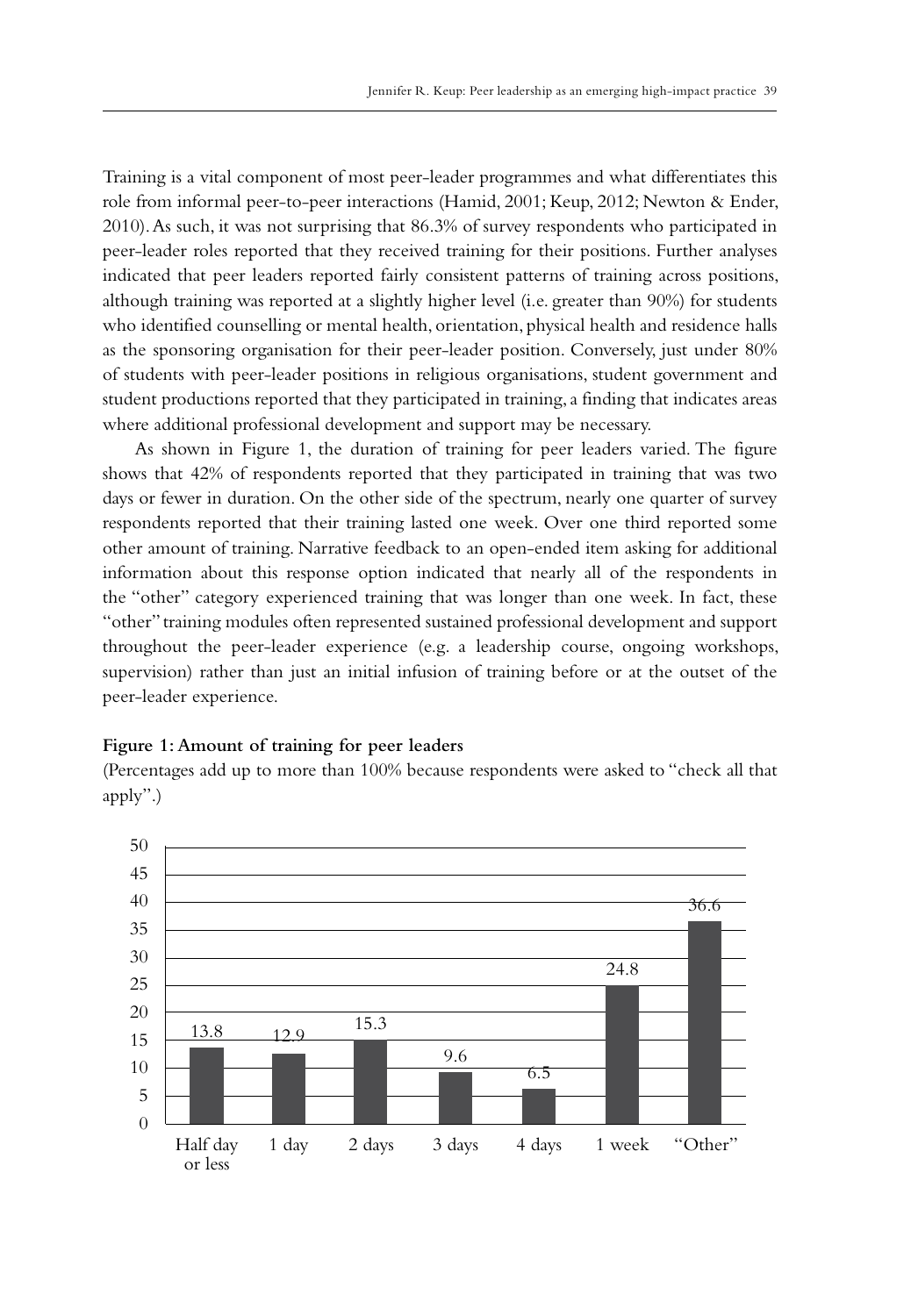The survey also inquired about compensation models and rewards for students in these peer-leader positions. Nearly two thirds of respondents (65.1%) reported that they received financial compensation for their peer-leader position and 21.9% indicated that they received course credit instead of, or in addition to, being paid. However, it appears that many peer leaders are also motivated by the intrinsic rewards of the experience as 50.5% stated that at least one of their peer-leader positions was on a volunteer basis. Perhaps given their long history as paraprofessional positions, peer-leader roles in residence halls and orientation tended to report being rewarded with monetary compensation at a higher rate (77.4% and 70.5% respectively) than other positions. Academic peer leaders were much more likely to receive course credit for their service than other positions (30.3%).

## **Outcomes of peer leadership experiences**

In addition to providing national data about the structure and characteristics of peer-leader programmes, the survey also asked students to rate the outcomes of their leadership experience. Table 3 shows self-rated change in six skill areas and Table 4 shows self-rated change in eight undergraduate experiences. Overall, these data indicate that survey respondents believe that their peer-leadership experience was highly beneficial to their skill development, nature of interactions and campus integration. Over 90% of the peer leaders in the current study reported that they became "stronger" or "much stronger" in their interpersonal communication skills and perceived particular gains in meaningful interaction with peers, staff and faculty. An overwhelming majority of survey respondents also reported an enhanced understanding of campus resources, a greater sense of belonging, as well as increases in experiences with, and understanding of, students from different backgrounds from their own. Further, over three quarters of peer leaders in the study reported positive gains in organisation, time management and presentation skills. In addition, 70% of respondents indicated that their peer-leader experience "increased" their desire to persist at the institution. Given the high number of survey respondents engaged in academic peer-leader roles, it is interesting to note that the proportion of survey respondents reporting gains in academic skills was the lowest of all areas. However, when coupled with the fact that 97.7% of peer leaders in this study report that they would recommend being a peer leader to other students, these data provide evidence that students generally perceive that peer-leadership experiences are positively associated with student development and important college outcomes.

| <b>Skill</b>                | % reporting "Stronger" or "Much Stronger" |
|-----------------------------|-------------------------------------------|
| Interpersonal communication | 93.8                                      |
| Organisation                | 80.7                                      |
| Time management             | 79.5                                      |
| Presentation                | 79.2                                      |
| Written communication       | 60.7                                      |
| Academic                    | 51.2                                      |
| $N = 1654$                  |                                           |

**Table 3: Self-rated change in skills as the result of peer leadership experience**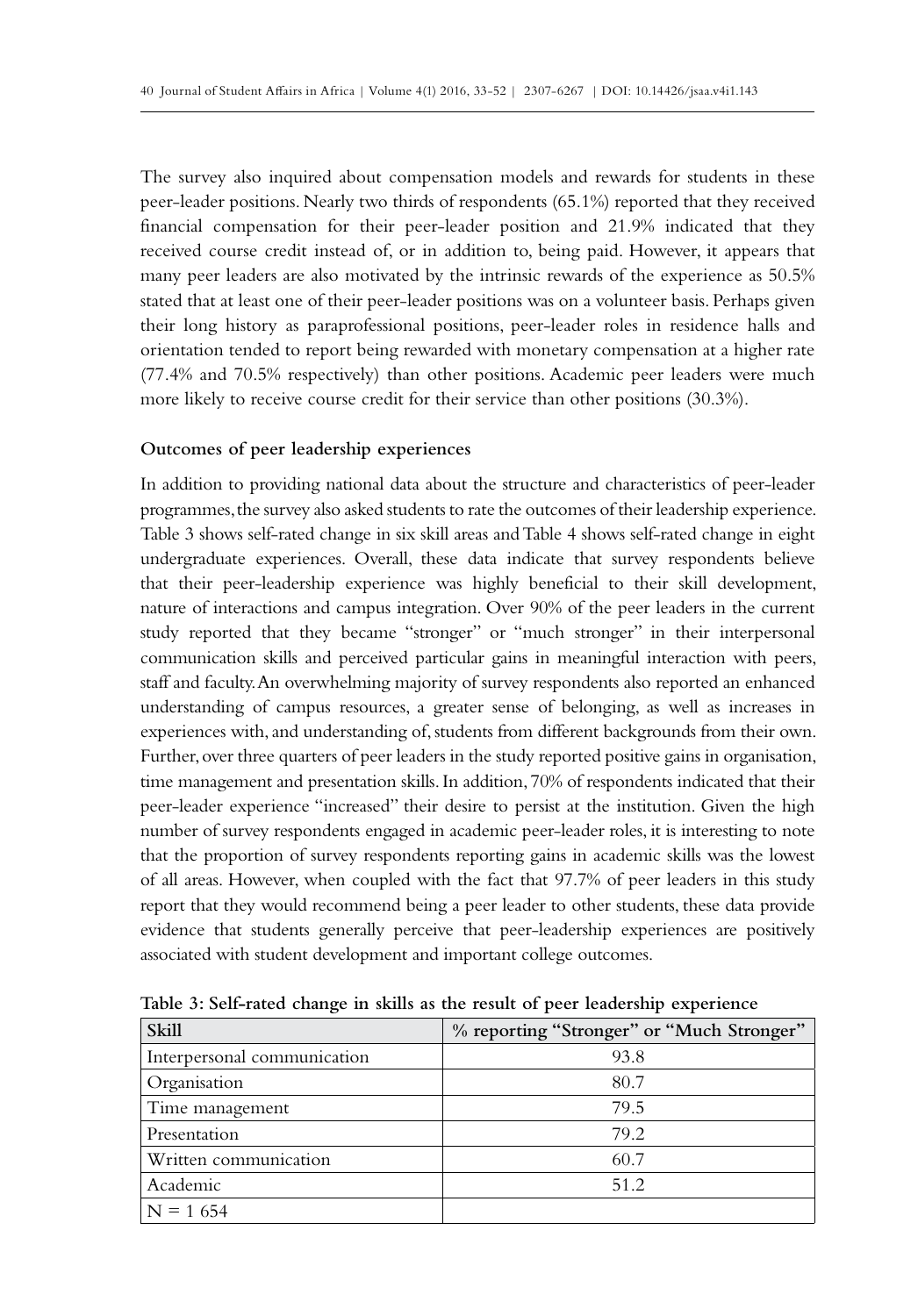| Experience                                         | % reporting "Increased" |
|----------------------------------------------------|-------------------------|
| Knowledge of campus resources                      | 91.1                    |
| Meaningful interaction with peers                  | 89.1                    |
| Meaningful interaction with staff members          | 85.6                    |
| Meaningful interaction with faculty                | 82.8                    |
| Feeling of belonging at institution                | 80.7                    |
| Understanding of people from different backgrounds | 78.5                    |
| Interaction with people from different backgrounds | 78.1                    |
| Desire to persist at institution                   | 70.7                    |
| $N = 1654$                                         |                         |

**Table 4: Self-rated impact of peer leadership on undergraduate experience**

#### **Relationship between structural characteristics and outcomes**

Data on the structural characteristics of peer-leader programmes offer a greater understanding of the range of administrative models for these programmes. Students' selfreported gains in skill areas and of perception of impact provide suggestive evidence of peer-leader outcomes. However, when these two aspects of peer-leader programmes are examined together via inferential statistics, they provide even richer data on the relationship between programme characteristics and self-rated outcomes.

For example, the results of correlations between the number of peer-leader positions currently held by students and self-rated skill development reveal uniformly weak  $(r \leq .20)$ but statistically significant ( $p < .001$ ) relationships. The strongest relationships between current number of peer-leader positions held and self-rated improvement in skill areas are for self-rated change in time management ( $r = .201$ ,  $p < .001$ ) and self-rated change in writing skills  $(r = .210, p < .001)$ . When these same self-rated skills were correlated with the *total* number of peer-leader positions held during the student's college career, a similar pattern emerged, but the correlation coefficients were slightly stronger overall and selfrated change in time management yielded a correlation coefficient of  $0.245$  ( $p < .001$ ).

When similar correlation analyses were conducted between the number of current peerleader positions and the self-rated impact of peer leadership on undergraduate experiences, as well as the total number of peer-leader positions on these same outcome variables, very few correlation coefficients were statistically significant and larger than 0.15. Only one approached 0.20, which is the threshold for even a weak correlation: the desire to stay at the institution and graduate. The correlation of this outcome with the current number of peer-leader positions yielded a coefficient of 0.192 ( $p < .001$ ) and a similar analysis with total number of peer-leader positions resulted in an even weaker relationship  $(r = .168, p < .001)$ .

Mann–Whitney U statistics were used to explore the relationship between self-rated outcomes of peer leadership experiences and the four most common sponsors of peerleader experiences: academic, orientation, residence halls and community service. Since students could indicate more than one peer-leader experience with different sponsors, respondents for each of these four peer-leader experiences were not independent and separate analyses were conducted for each experience and the outcomes. Consequently, the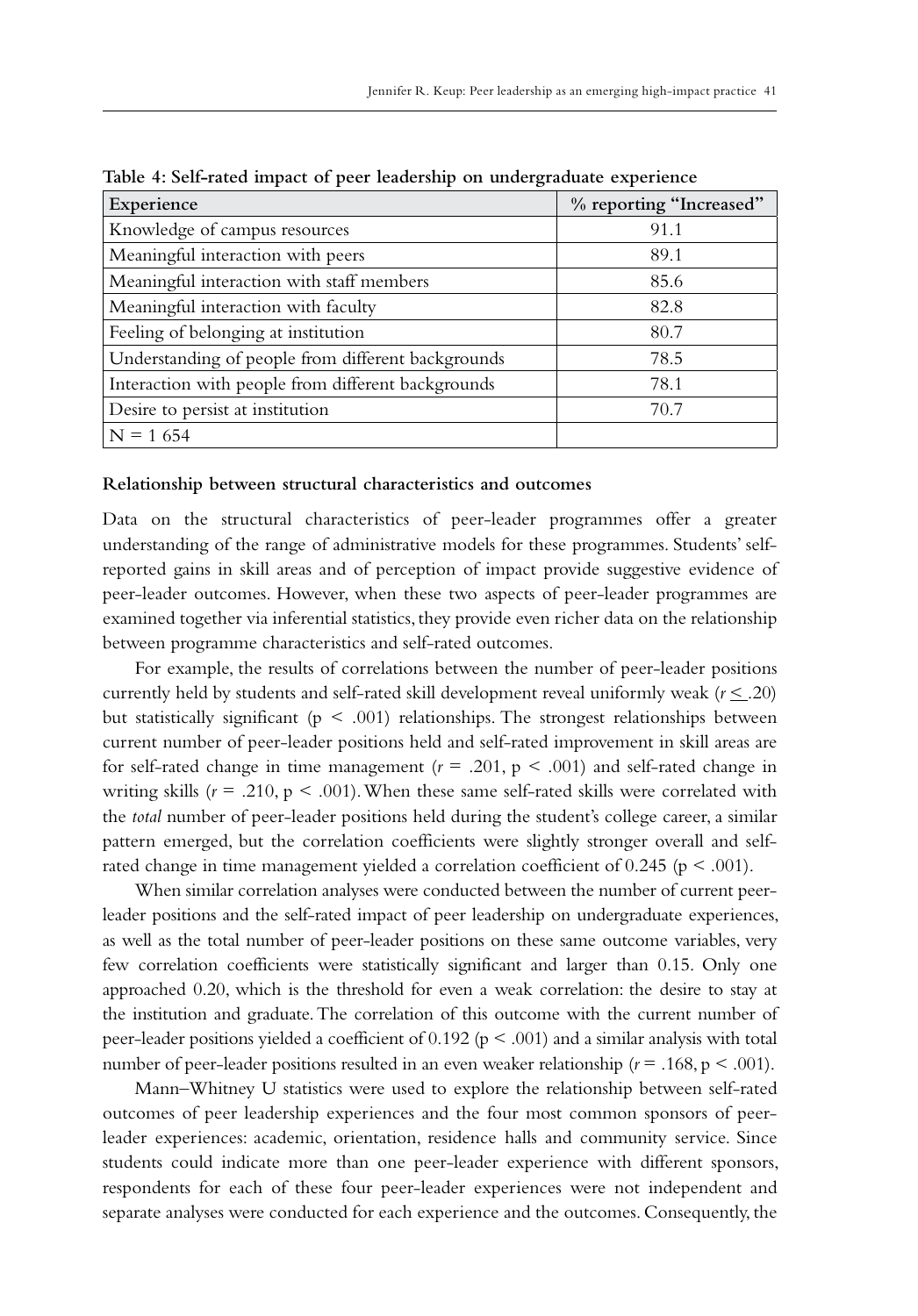categories examined with each Mann–Whitney U analysis included students who engaged in that specific peer-leadership experience as compared to those who did not and, thus, represented independent categories. Table 5 indicates a summary of the Z statistics and their statistical significance and indicates patterns of results.

The results in Table 5 show that academic peer-leader experiences yield fewer statistically significant differences with respect to outcomes when compared with other peer-leader experiences. Additionally, other than self-rated change on academic skills ( $U = 261342$ , Z  $=$  -5.054, p  $\leq$  .001), the statistically significant differences between academic peer-leader experiences and those with other sponsoring units (i.e. in orientation, residence halls and community service) were comparatively small (i.e. Z statistics between 2.000 and 2.999).

Overall, peer-leader experiences in residence halls yielded more positive differences on self-rated outcomes between that group and other peer-leader sponsors than did these same comparisons for academic peer-leader experiences. The largest positive difference for peer leaders in residence halls emerged for self-rated change in time management skills (U  $= 242540, Z = -4.975, p \le .001$ .). Gains for residence-hall peer leaders were slightly more consistent for self-rated change in skill development areas than for the outcomes related to undergraduate experiences; all of the self-rated skills were statistically significant, whereas only half of the undergraduate outcomes were.

|                                  |        |                   | Residence |                   |             |                   | Community |                   |
|----------------------------------|--------|-------------------|-----------|-------------------|-------------|-------------------|-----------|-------------------|
|                                  |        | Academic          | Halls     |                   | Orientation |                   | Service   |                   |
| Outcomes                         | Ζ      | Sig               | Ζ         | Sig               | Ζ           | Sig               | Ζ         | Sig               |
| Time management                  |        |                   | $+++$     | $***$             | $+$         | $\star$           | $+++$     | $\star\star\star$ |
| Organisation                     |        |                   | $+$       | $\star\star$      | $+$         | $\star\star$      | $+++$     | $***$             |
| Written communication            | $+$    | $\star$           | $+$       | $\star\star$      |             |                   | $+++$     | $***$             |
| Interpersonal communication      |        |                   | $+$       | $\star$           | $++$        | $\star\star$      | $++$      | $\star\star$      |
| Presentation                     |        |                   | $+$       | $\star\star$      | $++$        | $\star\star\star$ | $++$      | $\star\star$      |
| Academic                         | $+++$  | $\star\star\star$ | $++$      | $***$             |             |                   | $++$      | $***$             |
| Meaningful interaction with      |        |                   |           |                   |             |                   |           |                   |
| faculty                          | $^{+}$ | $\star\star$      | $+$       | $\star\star$      | $+++$       | $\star\star\star$ | $+$       | $\star\star$      |
| Meaningful interaction with      |        |                   |           |                   |             |                   |           |                   |
| staff members                    |        |                   | $++$      | $***$             | $+++$       | $***$             | $+$       | $\star\star$      |
| Meaningful interaction with      |        |                   |           |                   |             |                   |           |                   |
| peers                            |        |                   |           |                   | $+$         | $\star$           | $+$       | $\star$           |
| Diverse interactions             |        |                   |           |                   | $++$        | $\star\star\star$ | $++$      | $***$             |
| Understanding of diversity       |        |                   | $++$      | $\star\star$      | $++$        | $\star\star\star$ | $++$      | $***$             |
| Knowledge of campus resources    | $+$    | $\star\star$      | $++$      | $\star\star\star$ | $++$        | $\star\star\star$ |           |                   |
| Feeling of belonging at          |        |                   |           |                   |             |                   |           |                   |
| institution                      | $+$    | $^\star$          |           |                   | $++++$      | $\star\star\star$ | $+$       | $\star$           |
| Desire to persist at institution |        |                   |           |                   | $++++$      | $\star\star\star$ | $++$      | $\star\star\star$ |

**Table 5: Student self-rated outcomes by sponsorship of peer-leadership experience**

*Notes: N = 1 654; + Z statistic 2.000–2.999; ++ Z statistic 3.000–3.999; +++ Z statistic > 4.000 \* p < .05; \*\* p < .01; \*\*\* p < .001*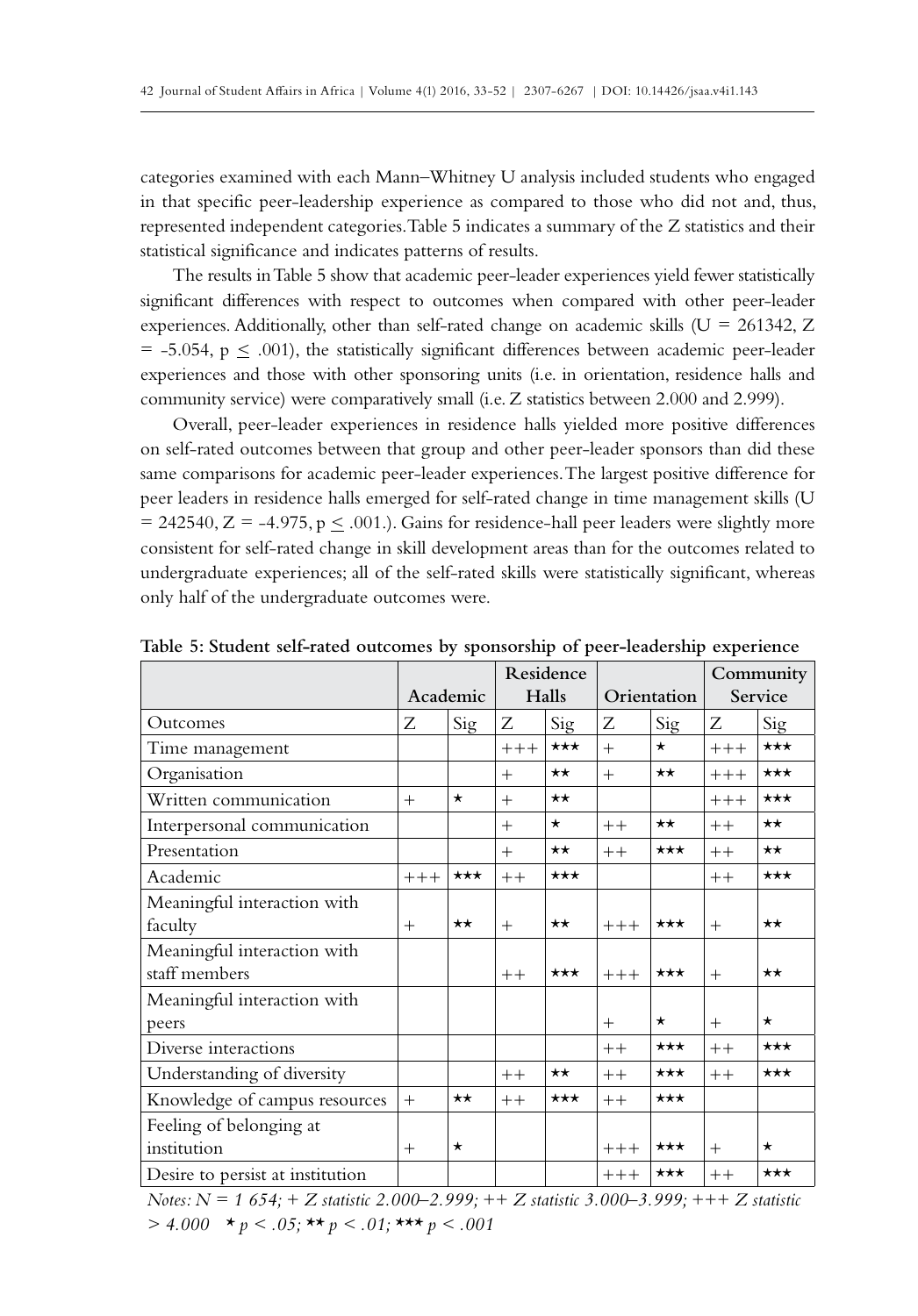Conversely, peer-leader experiences in orientation as compared to peer-leadership experiences sponsored by other campus units yielded uniform differences on self-rated change in all six measures of undergraduate experiences, but only four measures of selfrated change in skill areas had statistically significant results. Differences between peer leaders in orientation as opposed to other areas were especially noteworthy for feeling of belonging at the institution (U = 259314.5, Z = -5.753, p < .001.), meaningful interaction with faculty (U = 262196, Z = -5.392, p  $\leq$  .001.), desire to persist at the institution (U = 261784.5, Z = -4.340,  $p \le 0.001$ .) and meaningful interaction with staff (U = 270474.5, Z  $= -4.206$ ,  $p \le .001$ .).

Even though only one quarter of respondents indicated that they engaged in peerleader roles in a community service capacity, results of the Mann–Whitney U analyses indicate that these experiences were connected to more outcomes than peer-leader roles in academics, residence halls and orientation. Comparisons between peer leaders in community service and other leadership experiences yielded statistically significant positive differences on all but one of the self-rated outcomes (knowledge of campus resources), thereby suggesting that this form of peer leadership is especially impactful on students' perceptions of gains. The most substantial positive differences occurred with respect to three skill areas: written communication (U = 207954.5, Z = -5.874, p  $\leq$  .001.), organisation (U = 220502, Z = -4.761,  $p \leq .001$ .) and time management (U = 222080.5,  $Z = -4.599$ ,  $p < .001$ .).

A final series of analyses between structural characteristics and outcomes explored the relationships between form of compensation for the peer-leader experience and selfrated outcomes, which also employed Mann–Whitney U statistics. As noted above, survey respondents reported whether they received financial compensation (65.1%), course credit (21.9%), or no compensation (50.5%) for their service as peer leaders. Again, students were invited to mark all the compensation options that applied to the range of peer-leader positions in which they serve(d) and, thus, the responses for each of the three compensation categories were not independent. Therefore, in order to create compensation categories that were independent, separate analyses were conducted for dichotomous measures of each form of compensation (as compared to the other two) and the outcomes. Table 6 indicates a summary of the Z statistics and their statistical significance, and highlights patterns of results.

Results of these analyses indicate that peer leaders who received financial compensation reported positive differences on a wider range of self-rated outcomes than those students not receiving remuneration for their service in these roles. The significance of these relationships was especially consistent for self-rated changes in skills, particularly for time management. In fact, only one category of self-rated skills – academic – did not yield a statistically significant Z-statistic. Analyses showed that peer leaders who were paid also reported substantially greater levels of meaningful interaction with staff members and knowledge of campus resources as well as moderately greater levels of meaningful interaction with faculty than peer leaders who did not receive financial compensation. Considering that these student paraprofessionals were likely to go through in-depth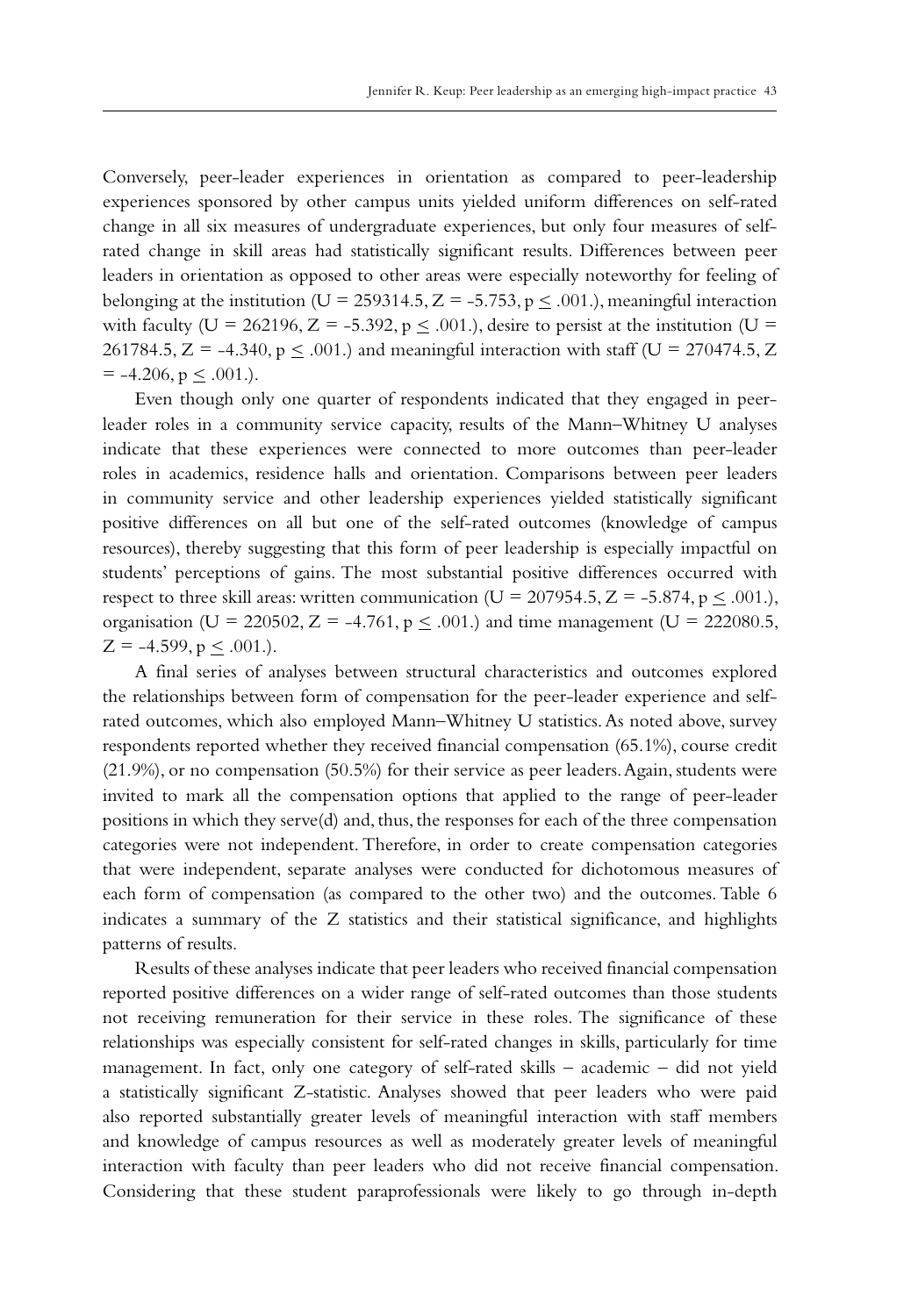training and be supervised by professional staff at the college or university, it is not surprising that they would report development in these areas. Further, the receipt of financial compensation could be interpreted as the compensation category with the highest level of accountability of the three; students who receive payment for their service as a peer leader may feel a greater obligation to demonstrate proficiency in the skill areas related to their position. It is also worthy to note that these findings are consistent with those reported for student leaders in residence halls and orientation (Table 5), which are the most common areas of peer leadership that receive remuneration for their service.

|                                     | Financial<br>Course credit |                   | None/volunteer |                   |        |              |
|-------------------------------------|----------------------------|-------------------|----------------|-------------------|--------|--------------|
| Outcomes                            | Z                          | Sig               | Ζ              | Sig               | Ζ      | Sig          |
| Time management                     | $+++$                      | $***$             |                |                   |        |              |
| Organisation                        | $^{+}$                     | $\star\star$      |                |                   | $^{+}$ | $\star\star$ |
| Written communication               | $++$                       | $\star\star\star$ | $++$           | $\star\star\star$ | $^{+}$ | $\star$      |
| Interpersonal communication         | $++$                       | $\star\star\star$ |                |                   |        |              |
| Presentation                        | $++$                       | $\star\star\star$ | $+$            | $\star$           |        |              |
| Academic                            |                            |                   | $+++$          | $***$             |        |              |
| Meaningful interaction with faculty | $+$                        | $\star$           | $++$           | $\star\star$      |        |              |
| Meaningful interaction with staff   |                            |                   |                |                   |        |              |
| members                             | $+++$                      | $***$             |                |                   |        |              |
| Meaningful interaction with peers   |                            |                   |                |                   | $++$   | $***$        |
| Diverse interactions                |                            |                   |                |                   |        |              |
| Understanding of diversity          |                            |                   |                |                   |        |              |
| Knowledge of campus resources       | $++$                       | $***$             |                |                   |        |              |
| Feeling of belonging at institution |                            |                   |                |                   |        |              |
| Desire to persist at institution    |                            |                   |                |                   | $++$   | $\star\star$ |

**Table 6: Student self-rated outcomes by sponsorship of peer-leadership experience**

*Notes: N = 1 748; + Z statistic 2.000–2.999; ++ Z statistic 3.000–3.999; +++ Z statistic > 4.000 \* p < .05; \*\* p < .01; \*\*\* p < .001*

Although the allocation of course credit could be interpreted as another area of accountability, students who received course credit as compensation for their peer-leader roles showed fewer statistically significant relationships with self-rated outcomes than for the analysis of financial compensation. Those students who reported receiving course credit were more likely to report gains in academic skills, written communication, presentation skills and meaningful interaction with faculty, which are consistent with the structure and interactions of a classroom-based environment that would be the foundation of awarding course credit. Again, there is overlap between these findings and those for students in peerleader positions sponsored by academic units on campus as noted above.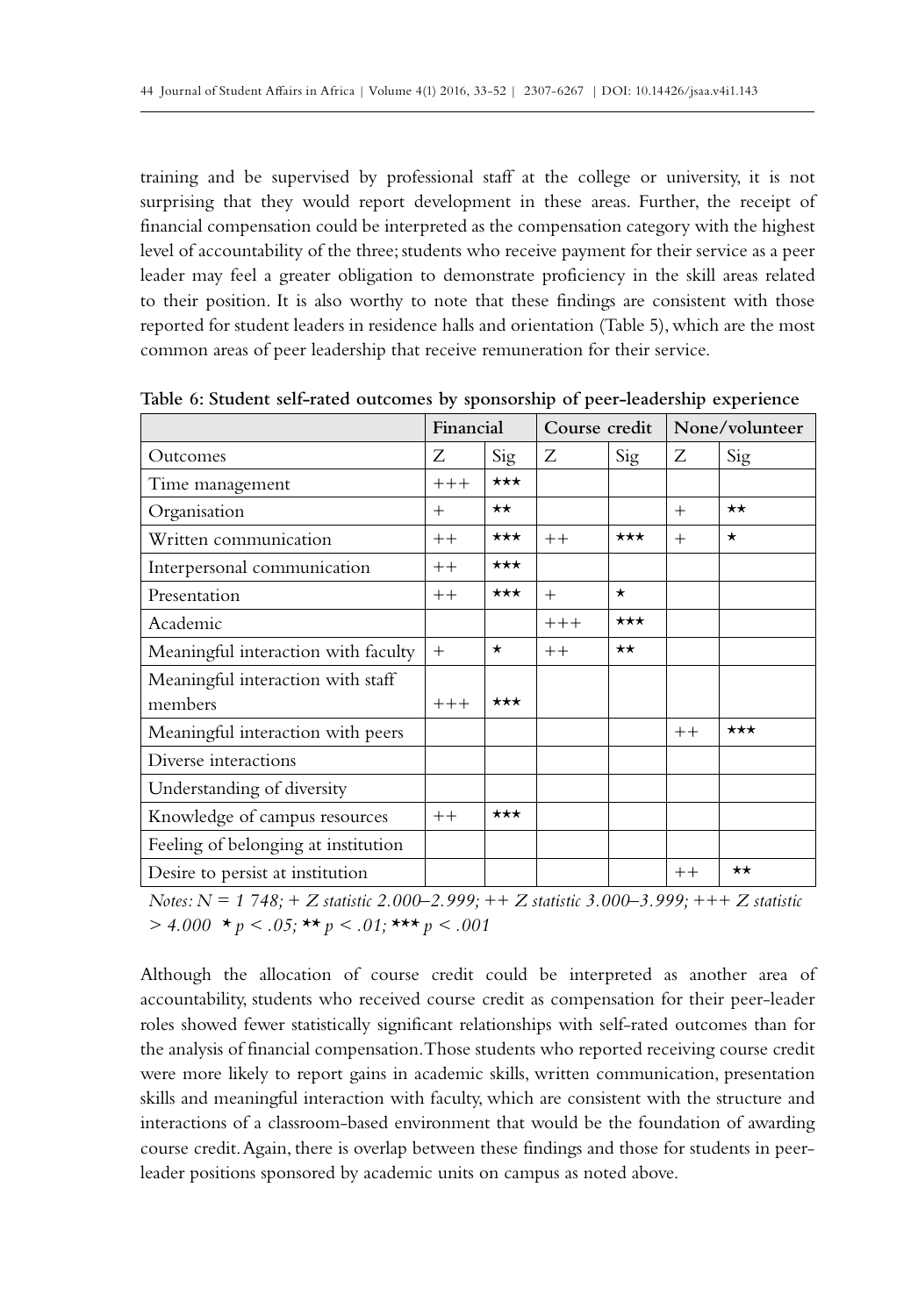Finally, analyses of students who reported that they volunteered for their peer-leader positions and did not receive compensation resulted in statistically significant positive relationships for meaningful interaction with peers, desire to persist at the institution, organisation skills and written communication. It is interesting to note that volunteer peer leadership was the only compensation category that yielded an association with desire to persist at the institution. However, one needs to be cautious about the issue of directionality when interpreting this finding; it is very likely that more involved students who are already more likely to persist are the ones who are most inclined to volunteer their time in these peer-leader positions.

## *Significance and Implications*

The findings of this study have the potential to impact educational research and practice. The results of this study provide the first national portrait of the structure and characteristics of peer-leader programmes, training and compensation, which can provide a context in which to guide decisions on the institutional level, identify prominent and emergent models, and suggest trends for the development, delivery and administration of peer-leader programmes. These data show that residential life and orientation remain strongholds of activity for peer leadership in higher education and that community service is another common location for peer-leadership activity. Further, responses to the survey items suggest that student media, first-year experience and formalised leadership curricula are emergent areas of peer leadership that could represent opportunity for development on a practical level and for future research studies. The most substantial finding from this sample regarding sponsoring organisations for peer leadership was the position of academic-sponsored peerleader roles as the most common among the respondents in this sample.

Given that academic and instructional roles for peer leaders have historically been the least common in American higher education (Ender & Kay, 2001), the results of the current study suggest the potential for a substantial paradigm shift in peer-leader programmes and research in the United States. This finding may result from the development and expansion of roles for peer leaders in first-year seminars, supplemental instruction, peer advising, and tutoring. However, these findings may also be the result of a more collaborative relationship between academic and student affairs in the delivery of student services such that peer roles that have been solely the province of student affairs (e.g. residential life and orientation) may now also include academic support responsibilities. The examination of peer-leader roles that represent horizontal structures across student and academic affairs would be a topic worthy of exploration in future research.

In addition, this study provides different models and emergent trends in the area of peer-leader compensation and rewards. While there may be pressure to focus on remuneration and credit-bearing alternatives, it appears that a large proportion of students are engaged in peer-leader opportunities on a volunteer basis, which will continue to make them a valuable and cost-effective support structure in resource-sensitive times. Yet, an analysis of the relationship between compensation models and outcomes show preliminary evidence that compensation models do seem to affect student leaders' self-rating of gains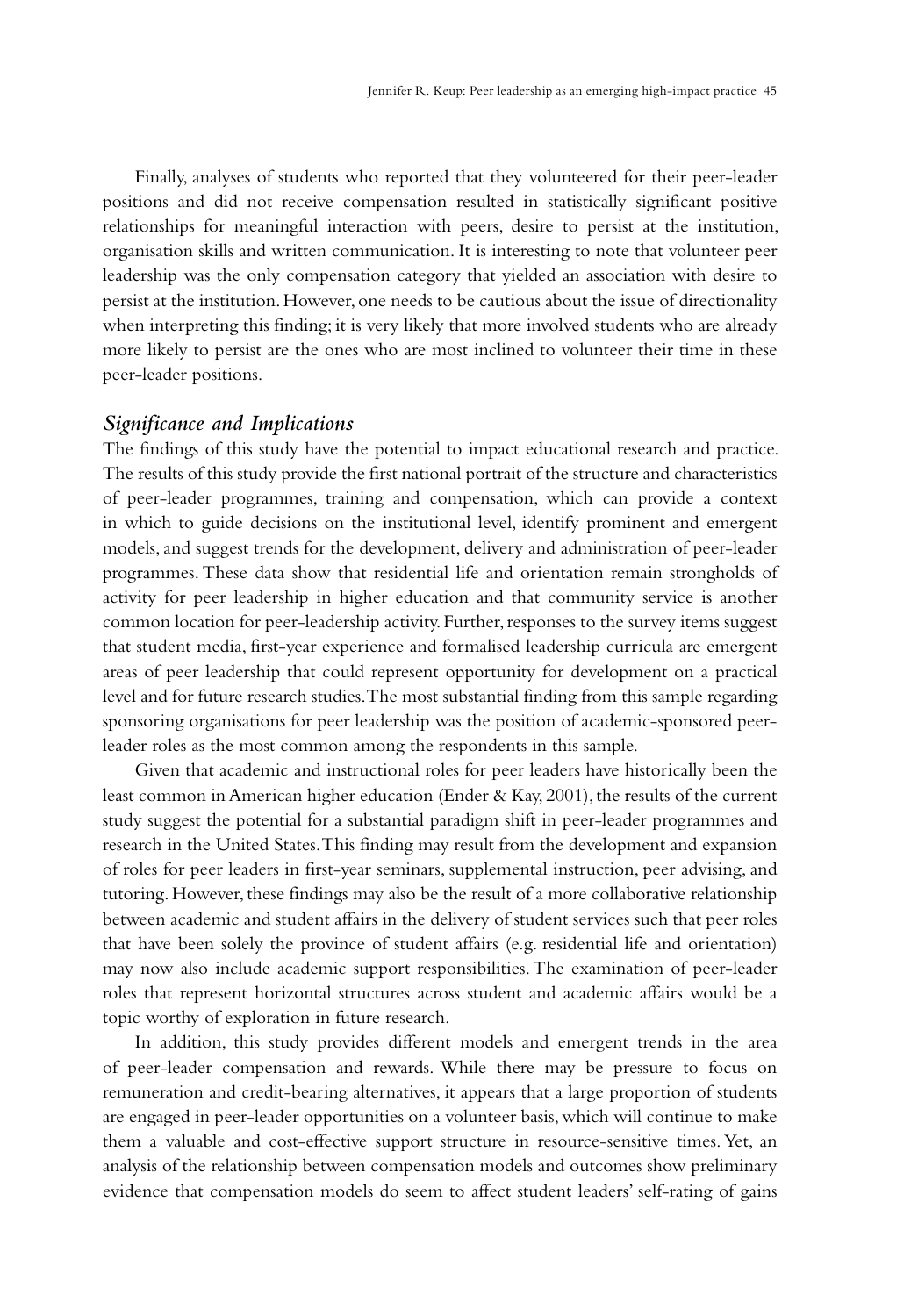in skill development and perception of impact on the undergraduate experience. Most notably, students in paid peer-leader positions report gains across more self-rated outcomes and especially for skill development than those not receiving remuneration for their service. However, compensation models that included course credit and volunteer peerleader positions were associated with some self-rated gains on associated outcomes such as academic skill development for peer leaders who receive course credit, and meaningful interaction with peers and a desire to persist at the institution for students who volunteer. Thus, while financial compensation may yield the greatest range of outcomes, other more fiscally conservative and financially manageable compensation models also appear to generate meaningful experiences for the students serving in these roles.

These data also offer a current empirical picture of peer-leader training tactics. More specifically, findings from the current study indicate that peer-leader training is often longer than one week in duration and suggest an emergent model of best practice for peer-leadership training that represents a sustained professional development programme inclusive of initial training, ongoing support and supervision by professional staff. Unfortunately, the structure of these items on the survey did not allow for meaningful analyses of training modules or duration and the relationship with self-rated outcomes measures, which suggests an area for future study in the peer-leader research agenda.

The current study also indicates that student peer leaders do, in fact, perceive benefit from their service in these roles in both skill areas and enhancements to their undergraduate experience. Peer leadership seems an effective tool for forging connections with campus constituents (i.e. faculty, staff and peers) and enhancing a sense of belonging. Further, it provides a valuable means to advance diversity skills and intercultural competence in a way that is more organic and less socially engineered than more formal curricula and events about the topic of cross-cultural awareness and interaction. The fact that academic outcomes are last among the areas of perceived benefit is interesting, especially given the expansion in academic areas as a sponsor for these opportunities. This begs for additional research to examine this disconnect, as well as for the educators who oversee peer-leader programmes to place greater focus on the enhancement of academic skills as an outcome of students' service in this role.

The examination of outcomes by peer-leader role offers additional information and suggestive evidence about how to leverage these programmes and focus future efforts. Again, academic peer-leader programmes were found to be the least influential when examining students' self-ratings of outcomes. Conversely, peer-leadership programmes sponsored by community service were especially impactful across both skill areas and experiential outcomes; this suggests that there is great potential in expanding peer-leader opportunities in this area to more than one quarter of the student population. Peer-leader roles in both orientation and residence life also yield significant returns. However, peer leaders perceive that their service in a residential setting is slightly more beneficial to the development of their skill-based outcomes whereas orientation leaders yielded slightly greater benefits across experiential outcomes. Whereas this may be appropriate to the scope of responsibilities for these respective roles, these results provide a framework for educators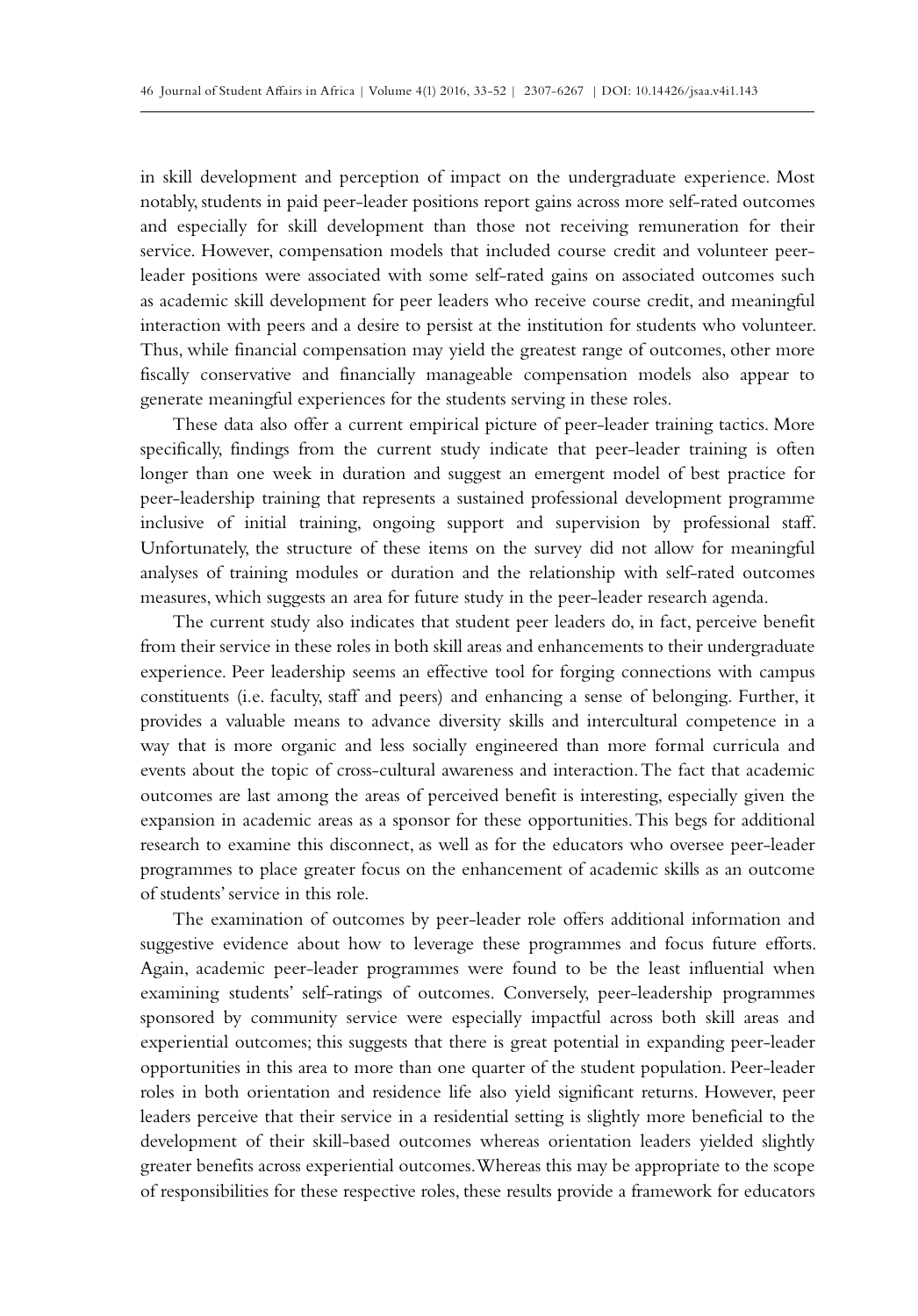to examine these peer-leader positions to expand their range of impact, to communicate to current and potential peer leaders the developmental areas associated with their service, and to identify outcomes for future research on the most common peer-leadership roles.

Finally, the examination of peer-leader structures and outcomes provides suggestive evidence that peer leadership meets many of the criteria to be considered as a highimpact practice. For instance, the number and wide range of peer-leader positions held by students indicates a strong investment of time and energy. The positive results of selfrated measures on faculty, staff and peer interaction indicate high levels of meaningful contact. Further, the high self-ratings on interaction with, and understanding of, people from backgrounds different from their own illustrate the potential for peer leadership to expose students to diverse perspectives. The more sustained model of peer-leader training and the initial evidence of supervision as a substantial part of peer-leader training are important vehicles for communicating high expectations and providing frequent feedback. Training and rewards structures for peer-leader programmes also represent a means of creating accountability loops. The quantitative data drawn from the current study did not directly address reflection, integrated learning, or discovery through real-world application. However, these may be considered in future examinations of data drawn from the openended items included in the survey and guidelines for the examination of those qualitative data in future research. These results suggest that peer leadership is an emerging highimpact practice and, thus, a valuable tool toward the advancement of 21st-century learning outcomes.

In sum, the findings of this study have the potential to impact educational research and practice in several ways. First, the diversity and relative size of the sample allowed for an exploration of a wide range of peer-leader experiences as well as the structure and outcome of these experiences and, thus, represent a unique opportunity to explore and capture a more comprehensive picture of peer-leadership programmes and outcomes than has been achieved in past research. Results of this examination include a national portrait of the characteristics of peer-leader programmes, training and compensation; the expanding use of peer leaders in academic programmes; and the important benefits and potential challenges that peer leaders report as the result of these experiences. Second, the exploration of the interrelationships between structural characteristics of peer-leadership experiences and their outcomes lends important empirical support for the nature, structure, area of focus and impact of peer-leader experiences, which can help institutional efforts to develop and support peer-leader programmes as a cost-effective means of student support for both the curricular and co-curricular student experience. Third, these data identify common structures for peer-leader recruitment and training and suggest ways to enhance the effectiveness of these methods, which is one of the most important components of peer-leader success (Hamid, 2001). As such, these data represent the first national portrait of peer-leader programmes and have the potential to enhance the recruitment, preparation and continued support of peer leaders as well as significantly to advance the research agenda on this important undergraduate experience of and for students.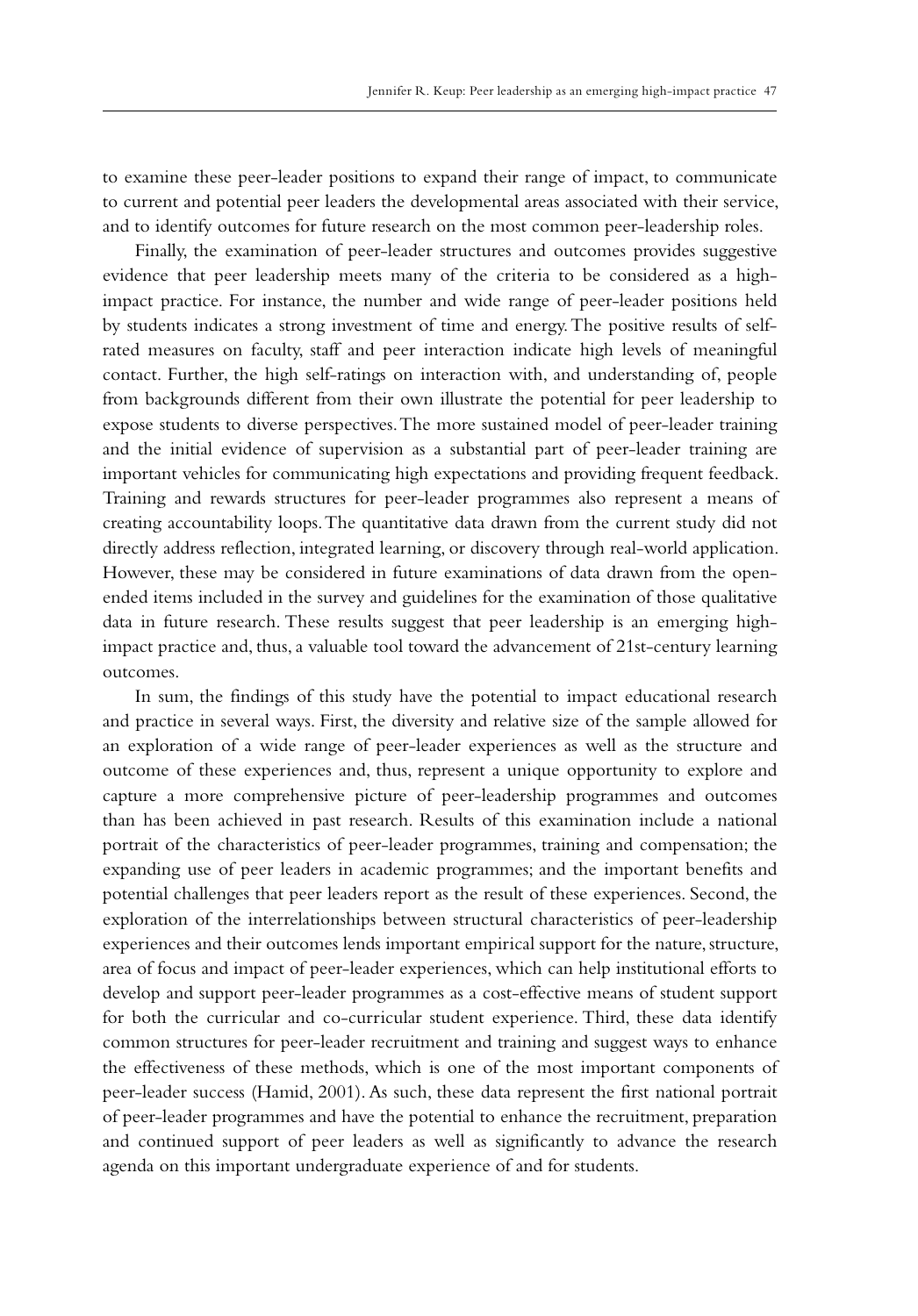## *References*

Astin, A.W. (1993). *What matters in college? Four critical years revisited*. San Francisco, CA: Jossey-Bass.

- Black, K.A. & Voelker, J.C. (2008). The role of perceptions in first-year student engagement in introductory courses. *Journal of The First-Year Experience & Students in Transition*, 20(2), 25–44.
- Brownell, J.E. & Swaner, L.E. (2010). *Five high-impact practices: Research on learning outcomes, completion, and quality*. Washington, DC: Association of American Colleges & Universities (AAC&U).
- Bunting, B.D. (2014). Being transformed by being a peer mentor: An examination of high-impact and transformative peer mentor experience. Unpublished doctoral dissertation, Brigham Young University, Provo, UT.
- Colvin, J.W. & Ashman, M. (2010). Roles, risks and benefits of peer mentoring relationships in higher education. *Mentoring & Tutoring: Partnership in Leaning*, 18(2), 121–134.
- Cuseo, J.B. (1991). *The freshman orientation seminar: A research-based rationale for its value, delivery, and content*. Monograph No. 4. Columbia, SC: University of South Carolina, National Resource Center for The First-Year Experience.
- Cuseo, J.B. (2010a). Peer leadership: Definition, description, and classification. *E-Source for College Transitions*, 7(5), 3–5.
- Cuseo, J.B. (2010b). Peer power: Empirical evidence for the positive impact of peer interaction, support, and leadership. *E-Source for College Transitions*, 7(4), 4–6.
- Ender, S.C. & Kay, K. (2001). Peer leader programs: A rationale and review of the literature. In S.L. Hamid (Ed.). *Peer leadership: A primer on program essentials*. Monograph No. 32, pp. 1–12. Columbia, SC: National Resource Center for The First-Year Experience and Students in Transition, University of South Carolina.
- Evans, N.J., Forney, D.S., Guido-DiBrito, F.M., Patton, L.D. & Renn, K.A. (2010). *Student development in college: Theory, research and practice.* (2nd ed.)*.* San Francisco, CA: Jossey-Bass.
- Greenfield, G.M., Keup, J.R. & Gardner, J.N. (2013). *Developing and sustaining successful first-year programs: A guide for practitioners*. San Francisco, CA: Jossey-Bass.
- Grosz, R.D. (1990). Suicide. *Journal of College Student Psychotherapy*, 4(3), 304–319.
- Hamid, S.L. (Ed.). (2001). *Peer leadership: A primer on program essentials*. Monograph No. 32. Columbia, SC: University of South Carolina, National Resource Center for The First-Year Experience and Students in Transition.
- Harmon, B.N. (2006). A qualitative study of the learning processes and outcomes associated with students who serve as peer mentors. *Journal of The First-Year Experience and Students in Transition*, 18(2), 53–82.
- Hart, D. (1995). Reach-out advising strategies for first-year students. In M. L. Upcraft & G.L. Kramer (Eds). *First-year academic advising: Patterns in the present, pathways to the future.* Monograph No. 18, pp. 75–82. Columbia, SC: University of South Carolina, National Resource Center for the First-Year Experience and Students in Transition.
- Hill, R. & Reddy, P. (2007). Undergraduate peer mentoring: An investigation into processes, activities, and outcomes. *Psychology Learning & Teaching*, 6(2), 98–103.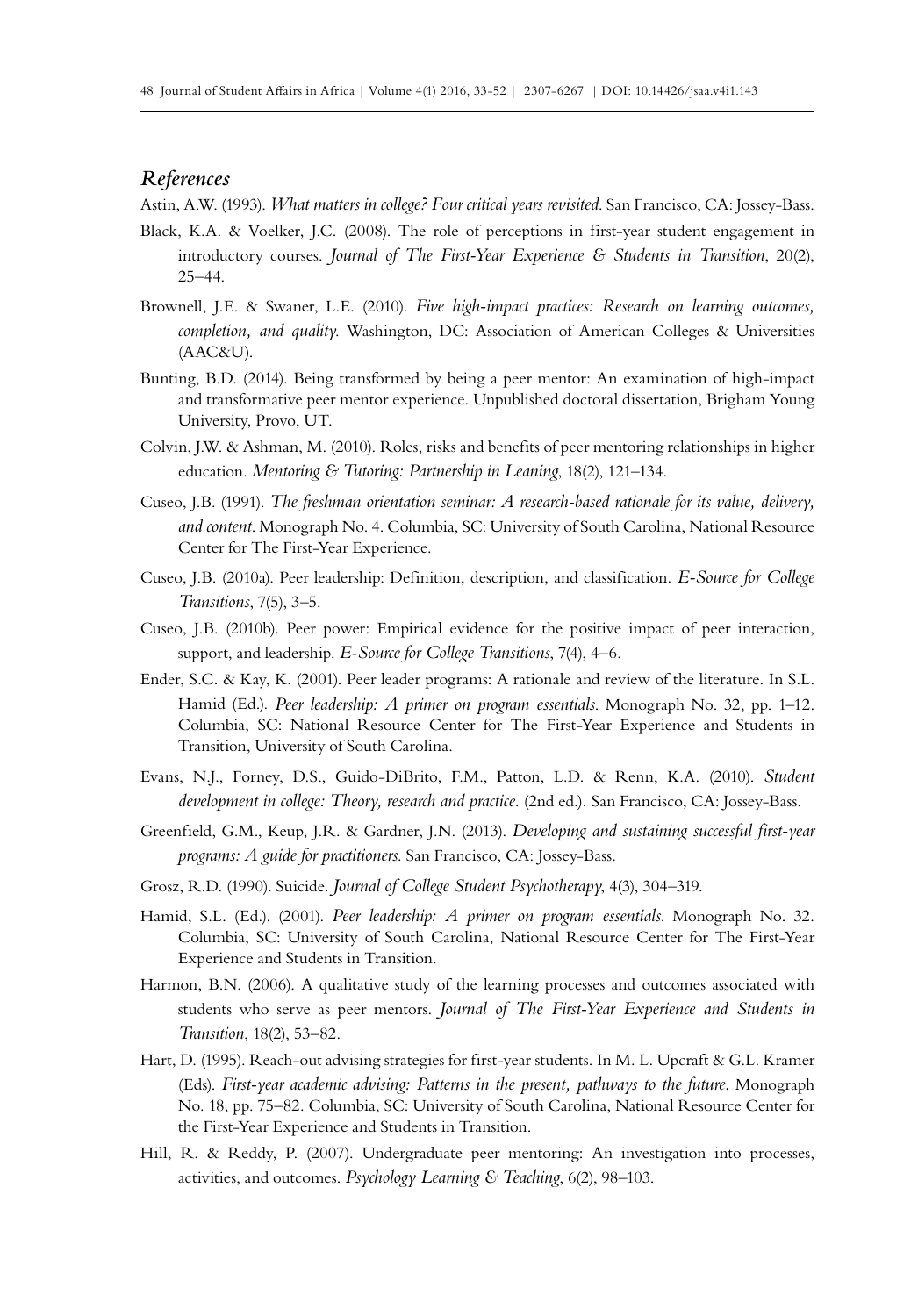- Jacobi, M. (1991). Mentoring and undergraduate academic success: A literature review. *Review of Educational Research*, 61, 505–532.
- Keup, J.R. (2012). *New directions in higher education: Peer leadership in higher education*. San Francisco, CA: Jossey-Bass.
- Kram, K. E. & Isabella, L. A. (1985). Mentoring alternatives: The role of peer relationships in career development. *The Academy of Management Journal*, 28, 110–132.
- Kuh, G.D. (2008). *High-impact educational practices: What they are, who has access to them, and why they matter.* Washington, DC: Association of American Colleges & Universities (AAC&U).
- Kuh, G.D. & O'Donnell, K. (2013). *Ensuring quality and taking high-impact practices to scale*. Washington, DC: Association of American Colleges and Universities (AAC&U).
- Landrum, R.E. & Nelson, L.R. (2002). The undergraduate research assistantship: An analysis of the benefits. *Teaching of Psychology*, 29(1), 15–19.
- Lewis, S.E. & Lewis, J.E. (2005). Departing from lectures: An evaluation of a peer-led guided inquiry alternative. *Journal of Chemical Education*, 82(1), 135–140.
- Light, R.J. (2001). *Making the most of college: Students speak their minds*. Cambridge, MA: Harvard University Press.
- Newton, F.B. & Ender, S.C. (2010). *Students helping students: A guide for peer educators on college campuses.* (2nd ed.). San Francisco, CA: Jossey-Bass.
- Nora, A. & Crisp, G. (2007). Mentoring students: Conceptualizing and validating the multidimensions of a support system. *Journal of College Student Retention: Research, Theory & Practice*, 9, 337–356.
- Pascarella, E.T. & Terenzini, P.T. (1991). *How college affects students: Findings and insights from twenty years of research.* San Francisco, CA: Jossey-Bass.
- Pascarella, E.T. & Terenzini, P.T. (2005). *How college affects students: Volume 2, a third decade of research.* San Francisco, CA: Jossey-Bass.
- Rose, G.L. (2003). Enhancement of mentor selection using the Ideal Mentor scale. *Research in Higher Education*, 44(4), 473–494.
- Russel, J.H. & Skinkle, R.R. (1990). Evaluation of peer-adviser effectiveness. *Journal of College Student Development*, 31(5), 388–394.
- Schwitzer, A.M. & Thomas, C. (1998). Implementation, utilization, and outcomes of a minority freshman peer-mentor program at a predominantly White university. *Journal of The First-Year Experience & Students in Transition*, 10(1), 31–50.
- Sharkin, B.S., Plageman, P.M. & Mangold, S.L. (2003). College student response to peers in distress: An exploratory study. *Journal of College Student Development*, 44(5), 691–698.
- Skipper, T.L. (2005). *Student development in the first college year: A primer for college educators.* Columbia, SC: University of South Carolina, National Resource Center for The First-Year Experience and Students in Transition.
- Tinto, V. (1993). *Leaving college: Rethinking the causes and cures of student attrition.* (2nd ed.). Chicago: The University of Chicago Press.
- Wawrzynski, M.R. & Beverly, A.M. (2012). Realized benefits for first-year student peer educators. *Journal of The First-Year Experience & Students in Transition*, 24(1), 45–60.